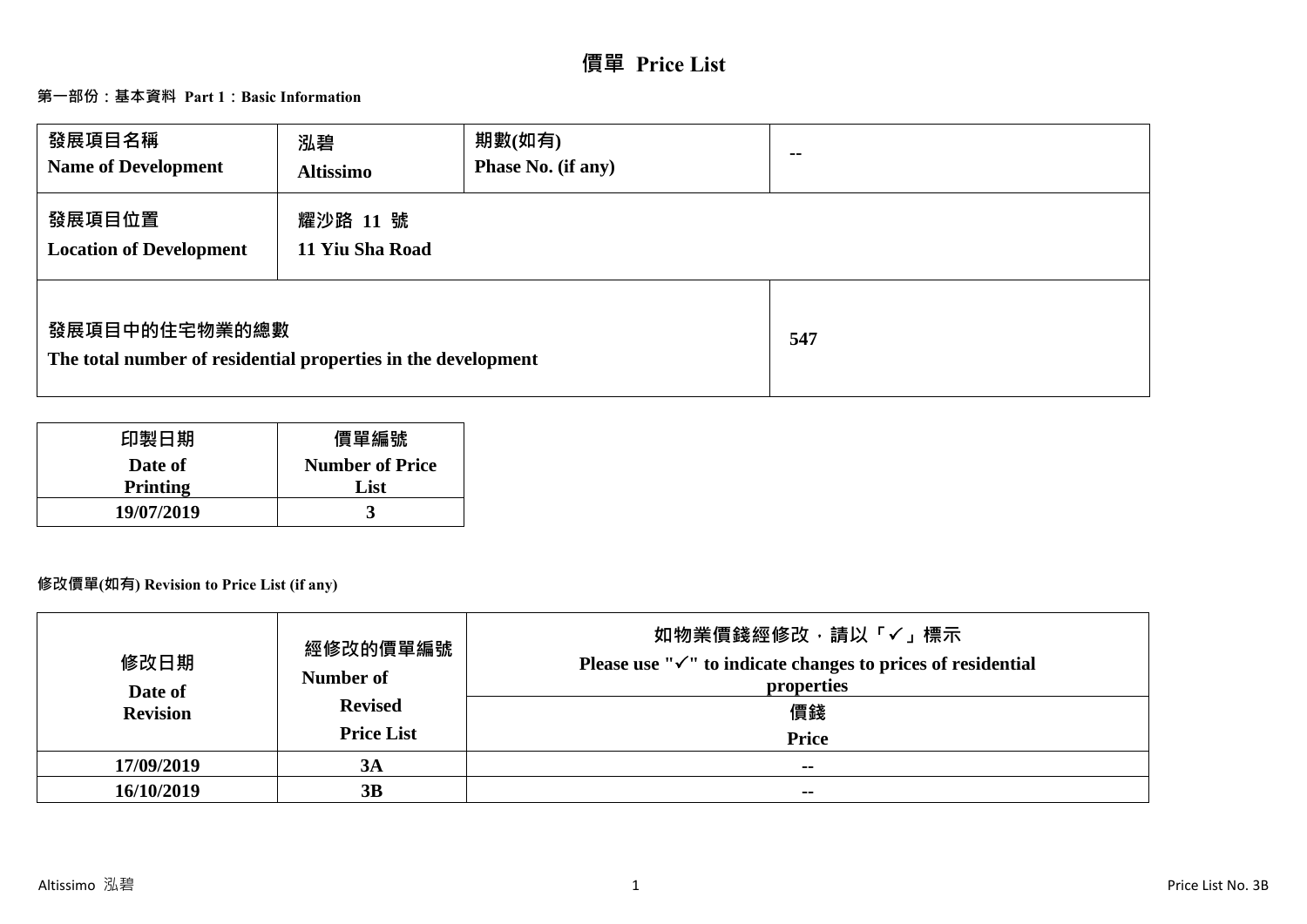# 第二部份:面積及售價資料 Part 2: Information on Area and Price

| Description of Residential | 物業的描述<br>Property |             | 實用面積<br>(包括露台,工作平台及陽台 如有)<br>平方米(平方呎)                                                                 | 售價(元)      | 實用面積<br>每平方米/呎售價<br>元·每平方米                                                     |                                            |                     |    | 其他指明項目的面積(不計算入實用面積)      | 平方米(平方呎)<br>sq. metre (sq. ft.) |                         |            | Area of other specified items (Not included in the Saleable Area) |               |            |
|----------------------------|-------------------|-------------|-------------------------------------------------------------------------------------------------------|------------|--------------------------------------------------------------------------------|--------------------------------------------|---------------------|----|--------------------------|---------------------------------|-------------------------|------------|-------------------------------------------------------------------|---------------|------------|
| 大廈名稱<br>Block<br>Name      | 樓層<br>Floor       | 單位<br>Unit  | Saleable Area<br>(including balcony, utility platform and<br>verandah, if any)<br>sq. metre (sq. ft.) | Price (\$) | (元·每平方呎)<br>Unit Rate of Saleable Area<br>\$ per sq. metre<br>$$$ per sq. ft.) | 空調機房<br>Air-<br>Conditioning<br>plant room | 窗台<br>Bay<br>window | 閣樓 | 平台<br>Cockloft Flat roof | 花園<br>Garden                    | 停車位<br>Parking<br>space | 天台<br>Roof | 梯屋<br>Stairhood                                                   | 前庭<br>Terrace | 庭院<br>Yard |
| T <sub>1</sub>             |                   | $\mathsf C$ | 44.154 (475)<br>露台 Balcony: 2.000 (22);<br>工作平台 Utility Platform: 1.500 (16)                          | 8,796,000  | 199,212 (18,518)                                                               |                                            |                     |    |                          |                                 |                         |            |                                                                   |               |            |
| T1                         |                   | $\mathbf F$ | 80.725 (869)<br>露台 Balcony: 2.825 (30);<br>工作平台 Utility Platform: 1.500 (16)                          | 15,797,000 | 195,689 (18,178)                                                               |                                            |                     |    |                          |                                 |                         |            |                                                                   |               |            |
| T <sub>1</sub>             |                   | H           | 81.029 (872)<br>露台 Balcony: 2.907 (31);<br>工作平台 Utility Platform: 1.500 (16)                          | 16,215,000 | 200,114 (18,595)                                                               |                                            |                     |    |                          |                                 |                         |            |                                                                   |               |            |
| T1                         | 2                 | $\mathbf C$ | 44.154 (475)<br>露台 Balcony: 2.000 (22);<br>工作平台 Utility Platform: 1.500 (16)                          | 8,814,000  | 199,620 (18,556)                                                               |                                            |                     |    |                          |                                 |                         |            |                                                                   |               |            |
| T1                         | 2                 | $\mathbf F$ | 80.725 (869)<br>露台 Balcony: 2.825 (30);<br>工作平台 Utility Platform: 1.500 (16)                          | 15,828,000 | 196,073 (18,214)                                                               |                                            |                     |    |                          |                                 |                         |            |                                                                   |               |            |
| T1                         | $\overline{2}$    | H           | 81.029 (872)<br>露台 Balcony: 2.907 (31);<br>工作平台 Utility Platform: 1.500 (16)                          | 16,248,000 | 200,521 (18,633)                                                               |                                            |                     |    |                          |                                 |                         |            |                                                                   |               |            |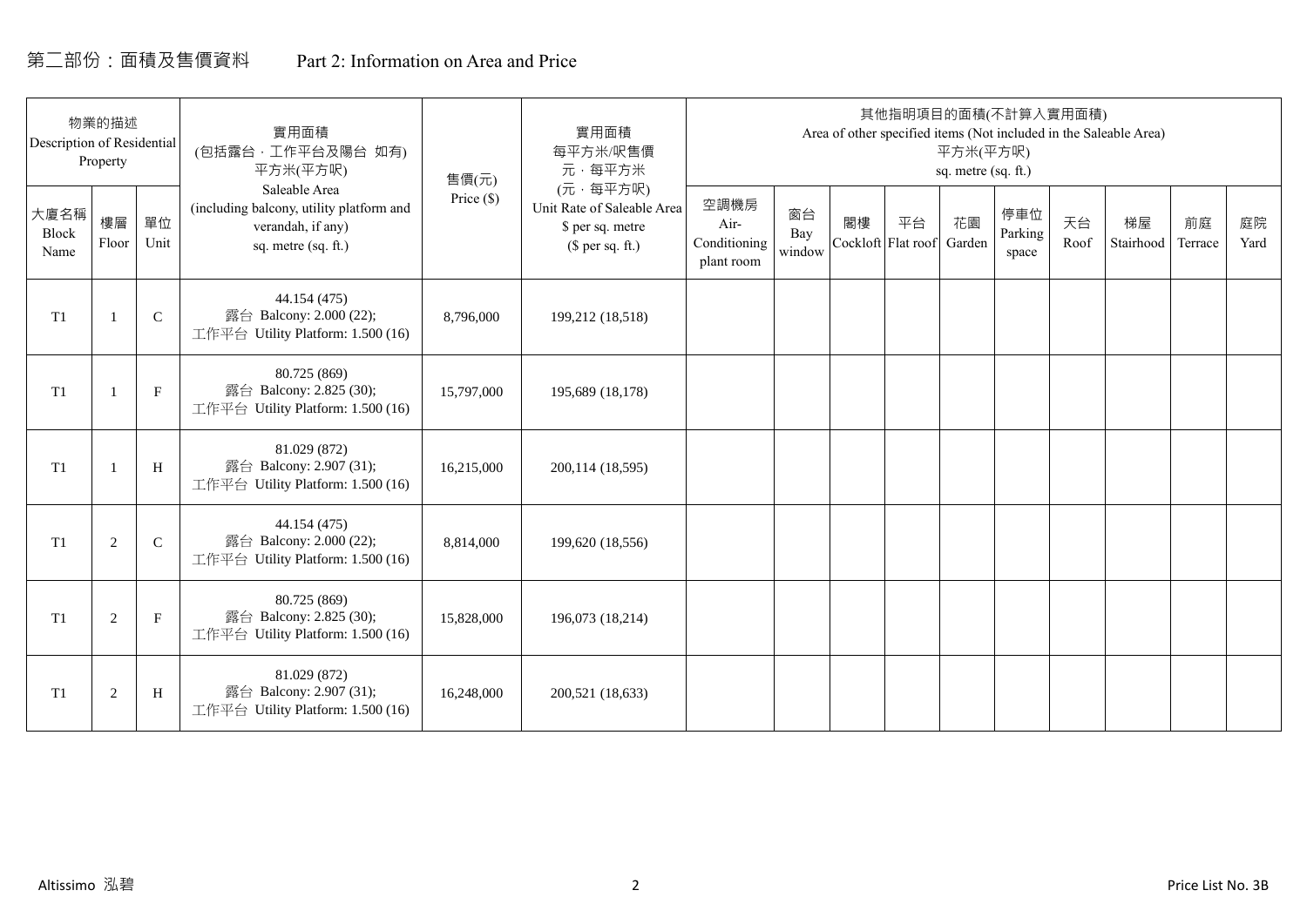| Description of Residential | 物業的描述<br>Property |              | 實用面積<br>(包括露台,工作平台及陽台 如有)<br>平方米(平方呎)                                                                 | 售價(元)      | 實用面積<br>每平方米/呎售價<br>元·每平方米                                                     |                                            |                     |    |                          | 平方米(平方呎)<br>sq. metre (sq. ft.) | 其他指明項目的面積(不計算入實用面積)     |            | Area of other specified items (Not included in the Saleable Area) |               |            |
|----------------------------|-------------------|--------------|-------------------------------------------------------------------------------------------------------|------------|--------------------------------------------------------------------------------|--------------------------------------------|---------------------|----|--------------------------|---------------------------------|-------------------------|------------|-------------------------------------------------------------------|---------------|------------|
| 大廈名稱<br>Block<br>Name      | 樓層<br>Floor       | 單位<br>Unit   | Saleable Area<br>(including balcony, utility platform and<br>verandah, if any)<br>sq. metre (sq. ft.) | Price (\$) | (元·每平方呎)<br>Unit Rate of Saleable Area<br>\$ per sq. metre<br>$$$ per sq. ft.) | 空調機房<br>Air-<br>Conditioning<br>plant room | 窗台<br>Bay<br>window | 閣樓 | 平台<br>Cockloft Flat roof | 花園<br>Garden                    | 停車位<br>Parking<br>space | 天台<br>Roof | 梯屋<br>Stairhood                                                   | 前庭<br>Terrace | 庭院<br>Yard |
| T <sub>1</sub>             | 3                 | $\mathsf{C}$ | 44.154 (475)<br>露台 Balcony: 2.000 (22);<br>工作平台 Utility Platform: 1.500 (16)                          | 8,830,000  | 199,982 (18,589)                                                               |                                            |                     |    |                          |                                 |                         |            |                                                                   |               |            |
| T <sub>1</sub>             | 3                 | $_{\rm F}$   | 80.725 (869)<br>露台 Balcony: 2.825 (30);<br>工作平台 Utility Platform: 1.500 (16)                          | 15,860,000 | 196,469 (18,251)                                                               |                                            |                     |    |                          |                                 |                         |            |                                                                   |               |            |
| T1                         | 3                 | H            | 81.029 (872)<br>露台 Balcony: 2.907 (31);<br>工作平台 Utility Platform: 1.500 (16)                          | 16,280,000 | 200,916 (18,670)                                                               |                                            |                     |    |                          |                                 |                         |            |                                                                   |               |            |
| T1                         | 5                 | $\mathsf{C}$ | 44.154 (475)<br>露台 Balcony: 2.000 (22);<br>工作平台 Utility Platform: 1.500 (16)                          | 8,848,000  | 200,390 (18,627)                                                               |                                            |                     |    |                          |                                 |                         |            |                                                                   |               |            |
| T1                         | 5                 | H            | 81.029 (872)<br>露台 Balcony: 2.907 (31);<br>工作平台 Utility Platform: 1.500 (16)                          | 16,427,000 | 202,730 (18,838)                                                               |                                            |                     |    |                          |                                 |                         |            |                                                                   |               |            |
| T <sub>1</sub>             | 6                 | $\mathsf{C}$ | 44.154 (475)<br>露台 Balcony: 2.000 (22);<br>工作平台 Utility Platform: 1.500 (16)                          | 8,883,000  | 201,182 (18,701)                                                               |                                            |                     |    |                          |                                 |                         |            |                                                                   |               |            |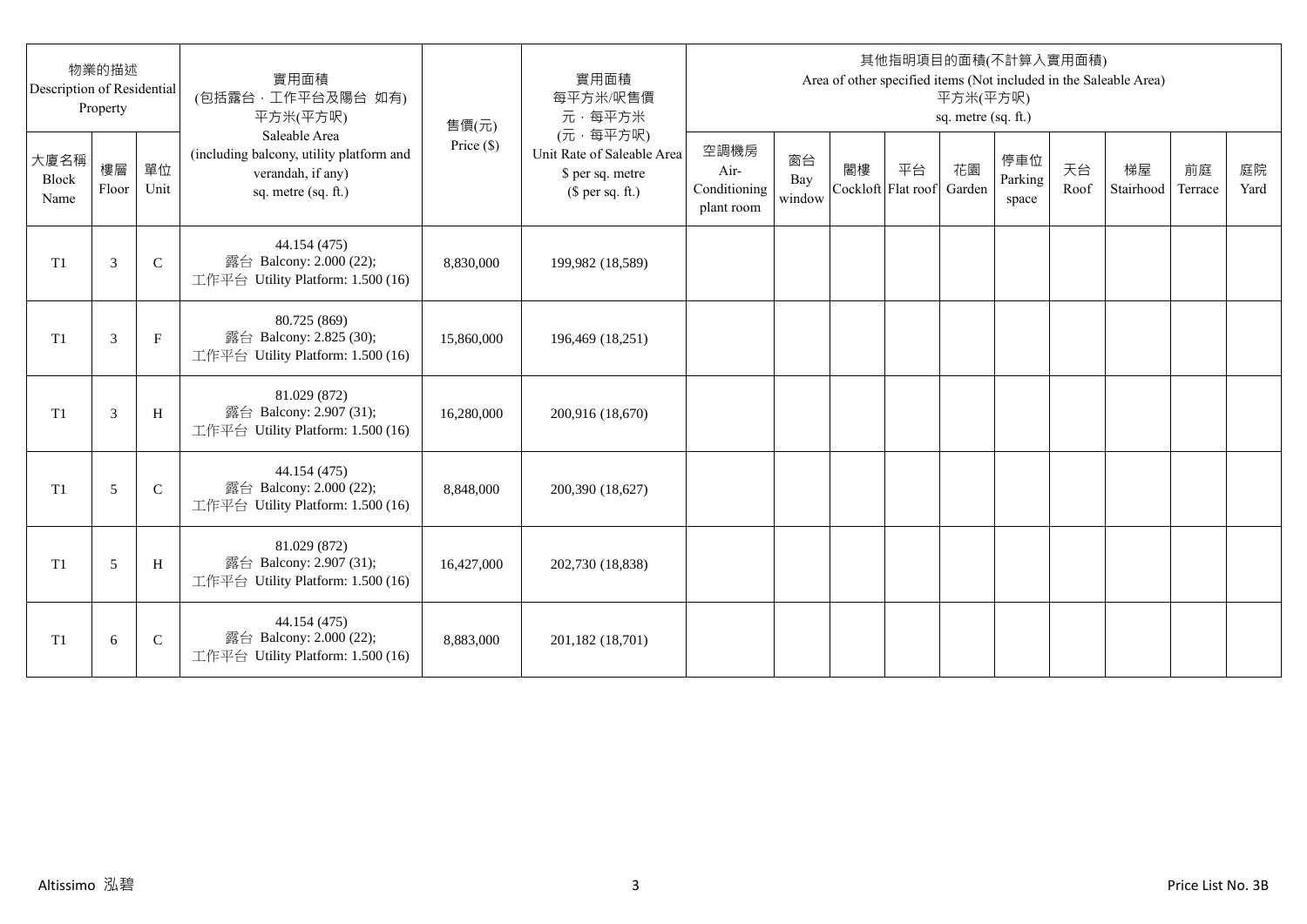| Description of Residential | 物業的描述<br>Property |              | 實用面積<br>(包括露台,工作平台及陽台 如有)<br>平方米(平方呎)                                                                 | 售價(元)      | 實用面積<br>每平方米/呎售價<br>元·每平方米                                                     |                                            |                     |    |                          | 平方米(平方呎)<br>sq. metre (sq. ft.) | 其他指明項目的面積(不計算入實用面積)     |            | Area of other specified items (Not included in the Saleable Area) |               |            |
|----------------------------|-------------------|--------------|-------------------------------------------------------------------------------------------------------|------------|--------------------------------------------------------------------------------|--------------------------------------------|---------------------|----|--------------------------|---------------------------------|-------------------------|------------|-------------------------------------------------------------------|---------------|------------|
| 大廈名稱<br>Block<br>Name      | 樓層<br>Floor       | 單位<br>Unit   | Saleable Area<br>(including balcony, utility platform and<br>verandah, if any)<br>sq. metre (sq. ft.) | Price (\$) | (元·每平方呎)<br>Unit Rate of Saleable Area<br>\$ per sq. metre<br>$$$ per sq. ft.) | 空調機房<br>Air-<br>Conditioning<br>plant room | 窗台<br>Bay<br>window | 閣樓 | 平台<br>Cockloft Flat roof | 花園<br>Garden                    | 停車位<br>Parking<br>space | 天台<br>Roof | 梯屋<br>Stairhood                                                   | 前庭<br>Terrace | 庭院<br>Yard |
| T <sub>1</sub>             | 6                 | H            | 81.029 (872)<br>露台 Balcony: 2.907 (31);<br>工作平台 Utility Platform: 1.500 (16)                          | 16,493,000 | 203,544 (18,914)                                                               |                                            |                     |    |                          |                                 |                         |            |                                                                   |               |            |
| T <sub>1</sub>             | 7                 | $\mathsf{C}$ | 44.154 (475)<br>露台 Balcony: 2.000 (22);<br>工作平台 Utility Platform: 1.500 (16)                          | 9,813,000  | 222,245 (20,659)                                                               |                                            |                     |    |                          |                                 |                         |            |                                                                   |               |            |
| T1                         | $\overline{7}$    | H            | 81.029 (872)<br>露台 Balcony: 2.907 (31);<br>工作平台 Utility Platform: 1.500 (16)                          | 16,893,000 | 208,481 (19,373)                                                               |                                            |                     |    |                          |                                 |                         |            |                                                                   |               |            |
| T1                         | 8                 | $\mathsf{C}$ | 44.154 (475)<br>露台 Balcony: 2.000 (22);<br>工作平台 Utility Platform: 1.500 (16)                          | 9,960,000  | 225,574 (20,968)                                                               |                                            |                     |    |                          |                                 |                         |            |                                                                   |               |            |
| T1                         | 8                 | H            | 81.029 (872)<br>露台 Balcony: 2.907 (31);<br>工作平台 Utility Platform: 1.500 (16)                          | 17,486,000 | 215,799 (20,053)                                                               |                                            |                     |    |                          |                                 |                         |            |                                                                   |               |            |
| T <sub>1</sub>             | 9                 | $\mathsf{C}$ | 44.154 (475)<br>露台 Balcony: 2.000 (22);<br>工作平台 Utility Platform: 1.500 (16)                          | 9,960,000  | 225,574 (20,968)                                                               |                                            |                     |    |                          |                                 |                         |            |                                                                   |               |            |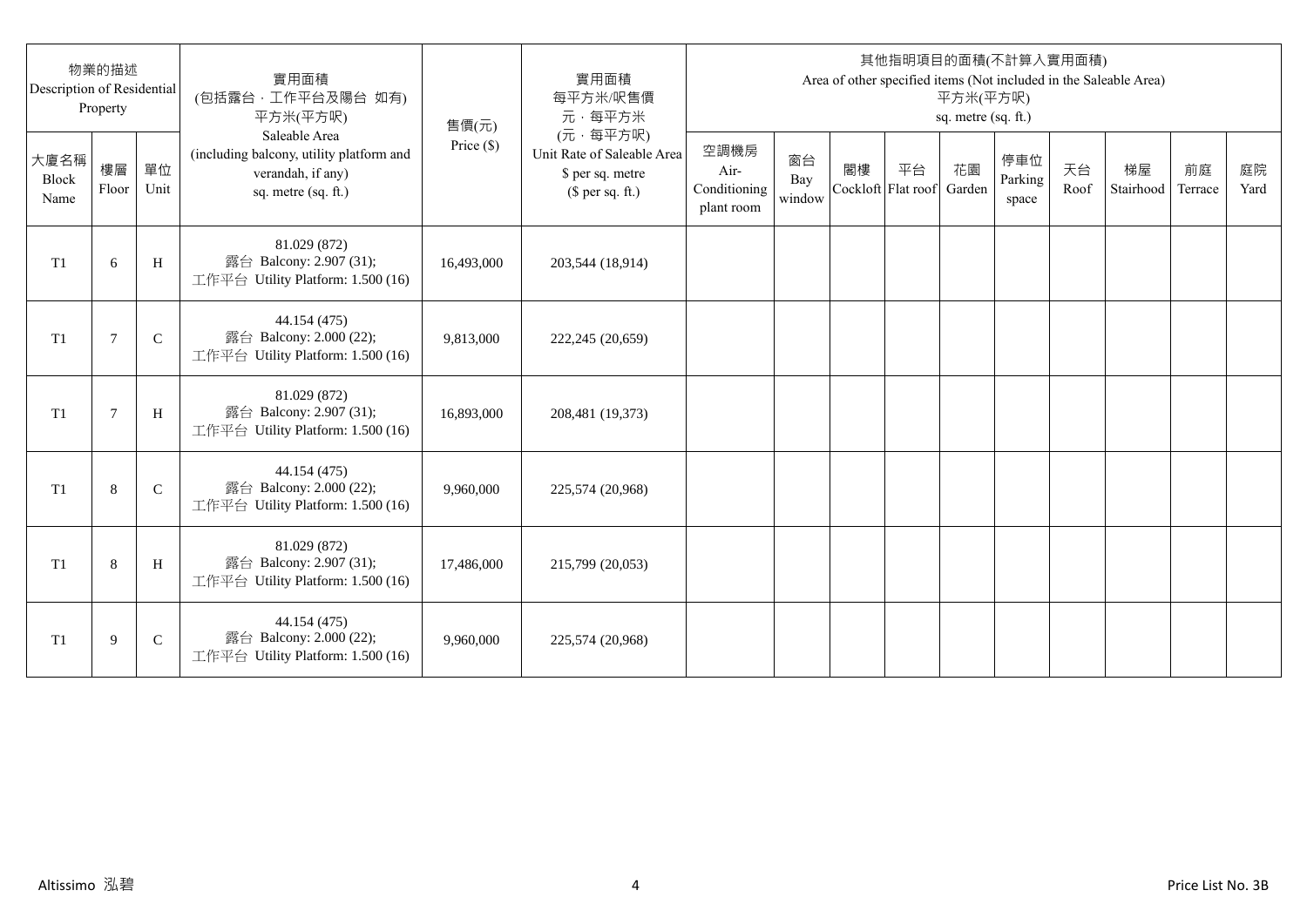| Description of Residential | 物業的描述<br>Property |              | 實用面積<br>(包括露台,工作平台及陽台 如有)<br>平方米(平方呎)                                                                 | 售價(元)      | 實用面積<br>每平方米/呎售價<br>元·每平方米                                                     |                                            |                     |                          |    | 平方米(平方呎)<br>sq. metre (sq. ft.) | 其他指明項目的面積(不計算入實用面積)     |            | Area of other specified items (Not included in the Saleable Area) |               |            |
|----------------------------|-------------------|--------------|-------------------------------------------------------------------------------------------------------|------------|--------------------------------------------------------------------------------|--------------------------------------------|---------------------|--------------------------|----|---------------------------------|-------------------------|------------|-------------------------------------------------------------------|---------------|------------|
| 大廈名稱<br>Block<br>Name      | 樓層<br>Floor       | 單位<br>Unit   | Saleable Area<br>(including balcony, utility platform and<br>verandah, if any)<br>sq. metre (sq. ft.) | Price (\$) | (元·每平方呎)<br>Unit Rate of Saleable Area<br>\$ per sq. metre<br>$$$ per sq. ft.) | 空調機房<br>Air-<br>Conditioning<br>plant room | 窗台<br>Bay<br>window | 閣樓<br>Cockloft Flat roof | 平台 | 花園<br>Garden                    | 停車位<br>Parking<br>space | 天台<br>Roof | 梯屋<br>Stairhood                                                   | 前庭<br>Terrace | 庭院<br>Yard |
| T <sub>1</sub>             | 9                 | H            | 81.029 (872)<br>露台 Balcony: 2.907 (31);<br>工作平台 Utility Platform: 1.500 (16)                          | 17,486,000 | 215,799 (20,053)                                                               |                                            |                     |                          |    |                                 |                         |            |                                                                   |               |            |
| T <sub>1</sub>             | 10                | $\mathsf{C}$ | 44.154 (475)<br>露台 Balcony: 2.000 (22);<br>工作平台 Utility Platform: 1.500 (16)                          | 10,055,000 | 227,726 (21,168)                                                               |                                            |                     |                          |    |                                 |                         |            |                                                                   |               |            |
| T1                         | 10                | H            | 81.029 (872)<br>露台 Balcony: 2.907 (31);<br>工作平台 Utility Platform: 1.500 (16)                          | 17,545,000 | 216,527 (20,120)                                                               |                                            |                     |                          |    |                                 |                         |            |                                                                   |               |            |
| T1                         | 11                | $\mathbf C$  | 44.154 (475)<br>露台 Balcony: 2.000 (22);<br>工作平台 Utility Platform: 1.500 (16)                          | 10,199,000 | 230,987 (21,472)                                                               |                                            |                     |                          |    |                                 |                         |            |                                                                   |               |            |
| T1                         | -11               | H            | 81.029 (872)<br>露台 Balcony: 2.907 (31);<br>工作平台 Utility Platform: 1.500 (16)                          | 17,705,000 | 218,502 (20,304)                                                               |                                            |                     |                          |    |                                 |                         |            |                                                                   |               |            |
| T <sub>1</sub>             | 12                | $\mathsf{C}$ | 44.154 (475)<br>露台 Balcony: 2.000 (22);<br>工作平台 Utility Platform: 1.500 (16)                          | 10,448,000 | 236,626 (21,996)                                                               |                                            |                     |                          |    |                                 |                         |            |                                                                   |               |            |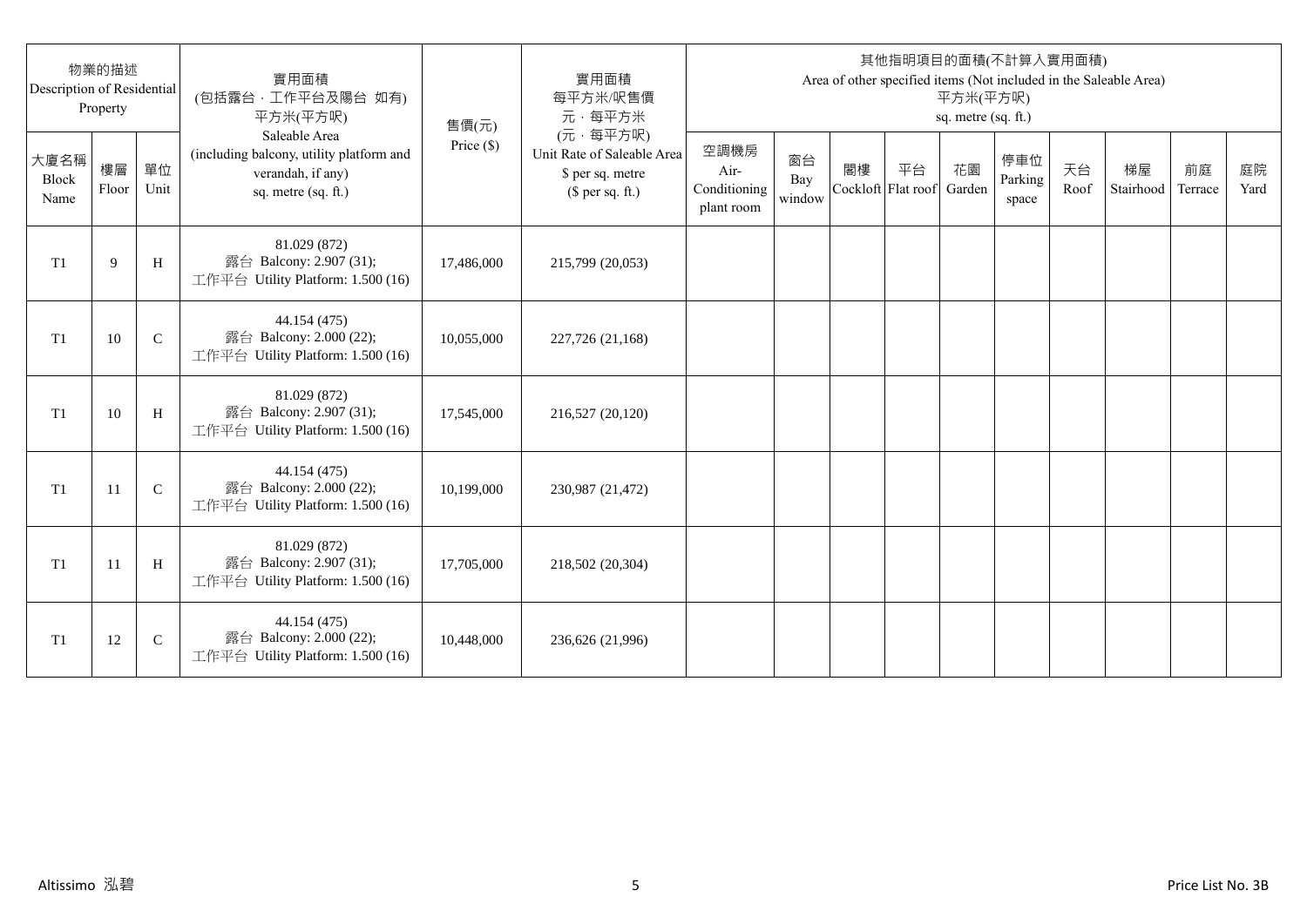| Description of Residential | 物業的描述<br>Property |              | 實用面積<br>(包括露台,工作平台及陽台 如有)<br>平方米(平方呎)                                                                 | 售價(元)      | 實用面積<br>每平方米/呎售價<br>元·每平方米                                                     |                                            |                     |                          |    | 平方米(平方呎)<br>sq. metre (sq. ft.) | 其他指明項目的面積(不計算入實用面積)     |            | Area of other specified items (Not included in the Saleable Area) |               |            |
|----------------------------|-------------------|--------------|-------------------------------------------------------------------------------------------------------|------------|--------------------------------------------------------------------------------|--------------------------------------------|---------------------|--------------------------|----|---------------------------------|-------------------------|------------|-------------------------------------------------------------------|---------------|------------|
| 大廈名稱<br>Block<br>Name      | 樓層<br>Floor       | 單位<br>Unit   | Saleable Area<br>(including balcony, utility platform and<br>verandah, if any)<br>sq. metre (sq. ft.) | Price (\$) | (元·每平方呎)<br>Unit Rate of Saleable Area<br>\$ per sq. metre<br>$$$ per sq. ft.) | 空調機房<br>Air-<br>Conditioning<br>plant room | 窗台<br>Bay<br>window | 閣樓<br>Cockloft Flat roof | 平台 | 花園<br>Garden                    | 停車位<br>Parking<br>space | 天台<br>Roof | 梯屋<br>Stairhood                                                   | 前庭<br>Terrace | 庭院<br>Yard |
| T1                         | 12                | H            | 81.029 (872)<br>露台 Balcony: 2.907 (31);<br>工作平台 Utility Platform: 1.500 (16)                          | 17,956,000 | 221,600 (20,592)                                                               |                                            |                     |                          |    |                                 |                         |            |                                                                   |               |            |
| T1                         | 15                | $\mathsf{C}$ | 44.154 (475)<br>露台 Balcony: 2.000 (22);<br>工作平台 Utility Platform: 1.500 (16)                          | 10,644,000 | 241,065 (22,408)                                                               |                                            |                     |                          |    |                                 |                         |            |                                                                   |               |            |
| T1                         | 15                | H            | 81.029 (872)<br>露台 Balcony: 2.907 (31);<br>工作平台 Utility Platform: 1.500 (16)                          | 18,293,000 | 225,759 (20,978)                                                               |                                            |                     |                          |    |                                 |                         |            |                                                                   |               |            |
| T <sub>2</sub>             | 3                 | A            | 81.620 (879)<br>露台 Balcony: 2.931 (32);<br>工作平台 Utility Platform: 1.500 (16)                          | 16,089,000 | 197, 121 (18, 304)                                                             |                                            |                     |                          |    |                                 |                         |            |                                                                   |               |            |
| T <sub>2</sub>             | 5                 | A            | 81.620 (879)<br>露台 Balcony: 2.931 (32);<br>工作平台 Utility Platform: 1.500 (16)                          | 16,293,000 | 199,620 (18,536)                                                               |                                            |                     |                          |    |                                 |                         |            |                                                                   |               |            |
| T <sub>3</sub>             |                   | A            | 76.972 (829)<br>露台 Balcony: 2.770 (30);<br>工作平台 Utility Platform: 1.500 (16)                          | 15,754,000 | 204,672 (19,004)                                                               |                                            |                     |                          |    |                                 |                         |            |                                                                   |               |            |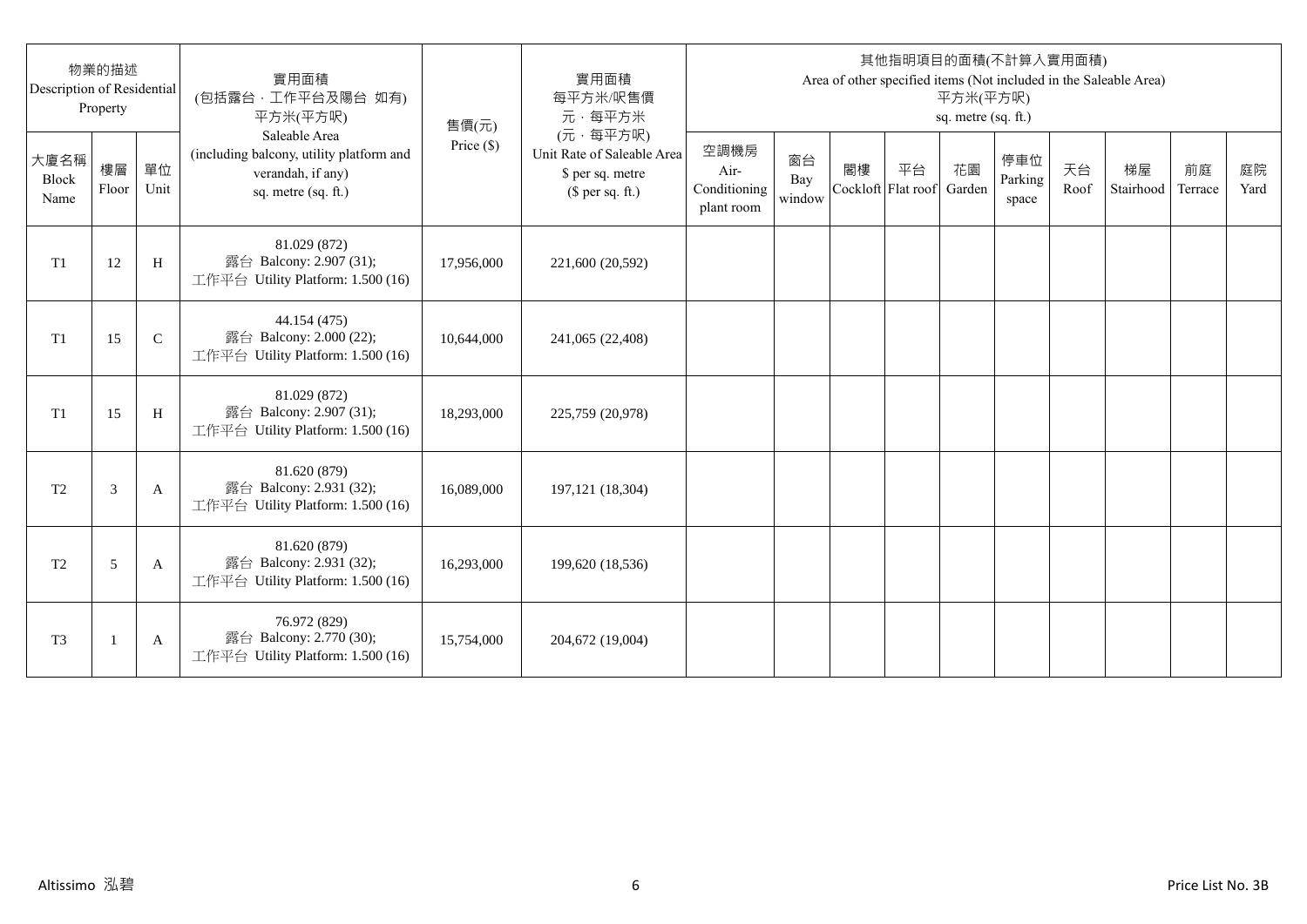| Description of Residential | 物業的描述<br>Property |               | 實用面積<br>(包括露台,工作平台及陽台 如有)<br>平方米(平方呎)                                                                 | 售價(元)      | 實用面積<br>每平方米/呎售價<br>元·每平方米                                                     |                                            |                     |                          |               | 平方米(平方呎)<br>sq. metre (sq. ft.) | 其他指明項目的面積(不計算入實用面積)     |            | Area of other specified items (Not included in the Saleable Area) |               |            |
|----------------------------|-------------------|---------------|-------------------------------------------------------------------------------------------------------|------------|--------------------------------------------------------------------------------|--------------------------------------------|---------------------|--------------------------|---------------|---------------------------------|-------------------------|------------|-------------------------------------------------------------------|---------------|------------|
| 大廈名稱<br>Block<br>Name      | 樓層<br>Floor       | 單位<br>Unit    | Saleable Area<br>(including balcony, utility platform and<br>verandah, if any)<br>sq. metre (sq. ft.) | Price (\$) | (元·每平方呎)<br>Unit Rate of Saleable Area<br>\$ per sq. metre<br>$$$ per sq. ft.) | 空調機房<br>Air-<br>Conditioning<br>plant room | 窗台<br>Bay<br>window | 閣樓<br>Cockloft Flat roof | 平台            | 花園<br>Garden                    | 停車位<br>Parking<br>space | 天台<br>Roof | 梯屋<br>Stairhood                                                   | 前庭<br>Terrace | 庭院<br>Yard |
| T <sub>3</sub>             | $\mathbf{1}$      | $\mathsf{C}$  | 81.348 (876)<br>露台 Balcony: 2.898 (31);<br>工作平台 Utility Platform: 1.500 (16)                          | 15,757,000 | 193,699 (17,987)                                                               |                                            |                     |                          | 4.411<br>(47) |                                 |                         |            |                                                                   |               |            |
| T <sub>3</sub>             | $\sqrt{2}$        | A             | 76.972 (829)<br>露台 Balcony: 2.770 (30);<br>工作平台 Utility Platform: 1.500 (16)                          | 15,785,000 | 205,075 (19,041)                                                               |                                            |                     |                          |               |                                 |                         |            |                                                                   |               |            |
| T <sub>3</sub>             | 2                 | $\mathcal{C}$ | 81.348 (876)<br>露台 Balcony: 2.898 (31);<br>工作平台 Utility Platform: 1.500 (16)                          | 15,788,000 | 194,080 (18,023)                                                               |                                            |                     |                          |               |                                 |                         |            |                                                                   |               |            |
| T <sub>3</sub>             | 3                 | $\mathcal{C}$ | 81.348 (876)<br>露台 Balcony: 2.898 (31);<br>工作平台 Utility Platform: 1.500 (16)                          | 15,990,000 | 196,563 (18,253)                                                               |                                            |                     |                          |               |                                 |                         |            |                                                                   |               |            |
| T <sub>3</sub>             | 5                 | $\mathsf{C}$  | 81.348 (876)<br>露台 Balcony: 2.898 (31);<br>工作平台 Utility Platform: 1.500 (16)                          | 16,295,000 | 200,312 (18,602)                                                               |                                            |                     |                          |               |                                 |                         |            |                                                                   |               |            |
| T <sub>3</sub>             | 6                 | $\mathsf{C}$  | 81.348 (876)<br>露台 Balcony: 2.898 (31);<br>工作平台 Utility Platform: 1.500 (16)                          | 16,631,000 | 204,443 (18,985)                                                               |                                            |                     |                          |               |                                 |                         |            |                                                                   |               |            |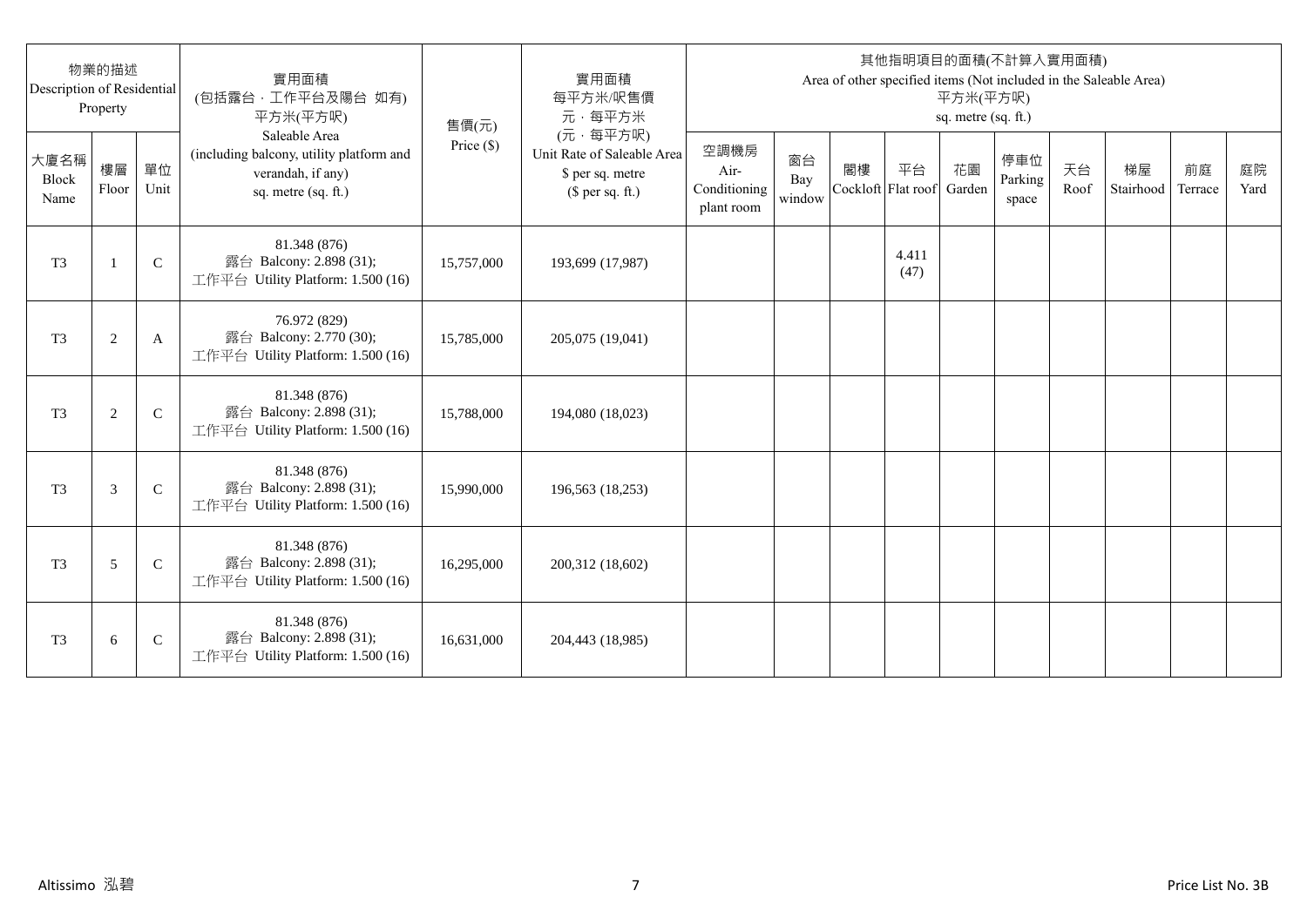| Description of Residential | 物業的描述<br>Property |              | 實用面積<br>(包括露台,工作平台及陽台 如有)<br>平方米(平方呎)                                                                 | 售價(元)      | 實用面積<br>每平方米/呎售價<br>元·每平方米                                                     |                                            |                     |                          |    | 平方米(平方呎)<br>sq. metre (sq. ft.) | 其他指明項目的面積(不計算入實用面積)     |            | Area of other specified items (Not included in the Saleable Area) |               |            |
|----------------------------|-------------------|--------------|-------------------------------------------------------------------------------------------------------|------------|--------------------------------------------------------------------------------|--------------------------------------------|---------------------|--------------------------|----|---------------------------------|-------------------------|------------|-------------------------------------------------------------------|---------------|------------|
| 大廈名稱<br>Block<br>Name      | 樓層<br>Floor       | 單位<br>Unit   | Saleable Area<br>(including balcony, utility platform and<br>verandah, if any)<br>sq. metre (sq. ft.) | Price (\$) | (元·每平方呎)<br>Unit Rate of Saleable Area<br>\$ per sq. metre<br>$$$ per sq. ft.) | 空調機房<br>Air-<br>Conditioning<br>plant room | 窗台<br>Bay<br>window | 閣樓<br>Cockloft Flat roof | 平台 | 花園<br>Garden                    | 停車位<br>Parking<br>space | 天台<br>Roof | 梯屋<br>Stairhood                                                   | 前庭<br>Terrace | 庭院<br>Yard |
| T <sub>3</sub>             | $\tau$            | $\mathsf{C}$ | 81.348 (876)<br>露台 Balcony: 2.898 (31);<br>工作平台 Utility Platform: 1.500 (16)                          | 17,554,000 | 215,789 (20,039)                                                               |                                            |                     |                          |    |                                 |                         |            |                                                                   |               |            |
| T <sub>5</sub>             |                   | A            | 79.371 (854)<br>露台 Balcony: 2.851 (31);<br>工作平台 Utility Platform: 1.500 (16)                          | 14,591,000 | 183,833 (17,085)                                                               |                                            |                     |                          |    |                                 |                         |            |                                                                   |               |            |
| H17-H18                    | $\mathbf{1}$      | $H17-B$      | 25.446 (274)<br>露台 Balcony: 2.000 (22);<br>工作平台 Utility Platform: 0.000 (0)                           | 6,565,000  | 257,997 (23,960)                                                               |                                            |                     |                          |    |                                 |                         |            |                                                                   |               |            |
| H17-H18                    | 2                 | $H17-A$      | 45.396 (489)<br>露台 Balcony: 2.000 (22);<br>工作平台 Utility Platform: 0.000 (0)                           | 9,785,000  | 215,548 (20,010)                                                               |                                            |                     |                          |    |                                 |                         |            |                                                                   |               |            |
| H17-H18                    | 2                 | $H17-B$      | 25.446 (274)<br>露台 Balcony: 2.000 (22);<br>工作平台 Utility Platform: 0.000 (0)                           | 6,635,000  | 260,748 (24,215)                                                               |                                            |                     |                          |    |                                 |                         |            |                                                                   |               |            |
| H17-H18                    | 3                 | <b>H17-A</b> | 45.396 (489)<br>露台 Balcony: 2.000 (22);<br>工作平台 Utility Platform: 0.000 (0)                           | 9,805,000  | 215,988 (20,051)                                                               |                                            |                     |                          |    |                                 |                         |            |                                                                   |               |            |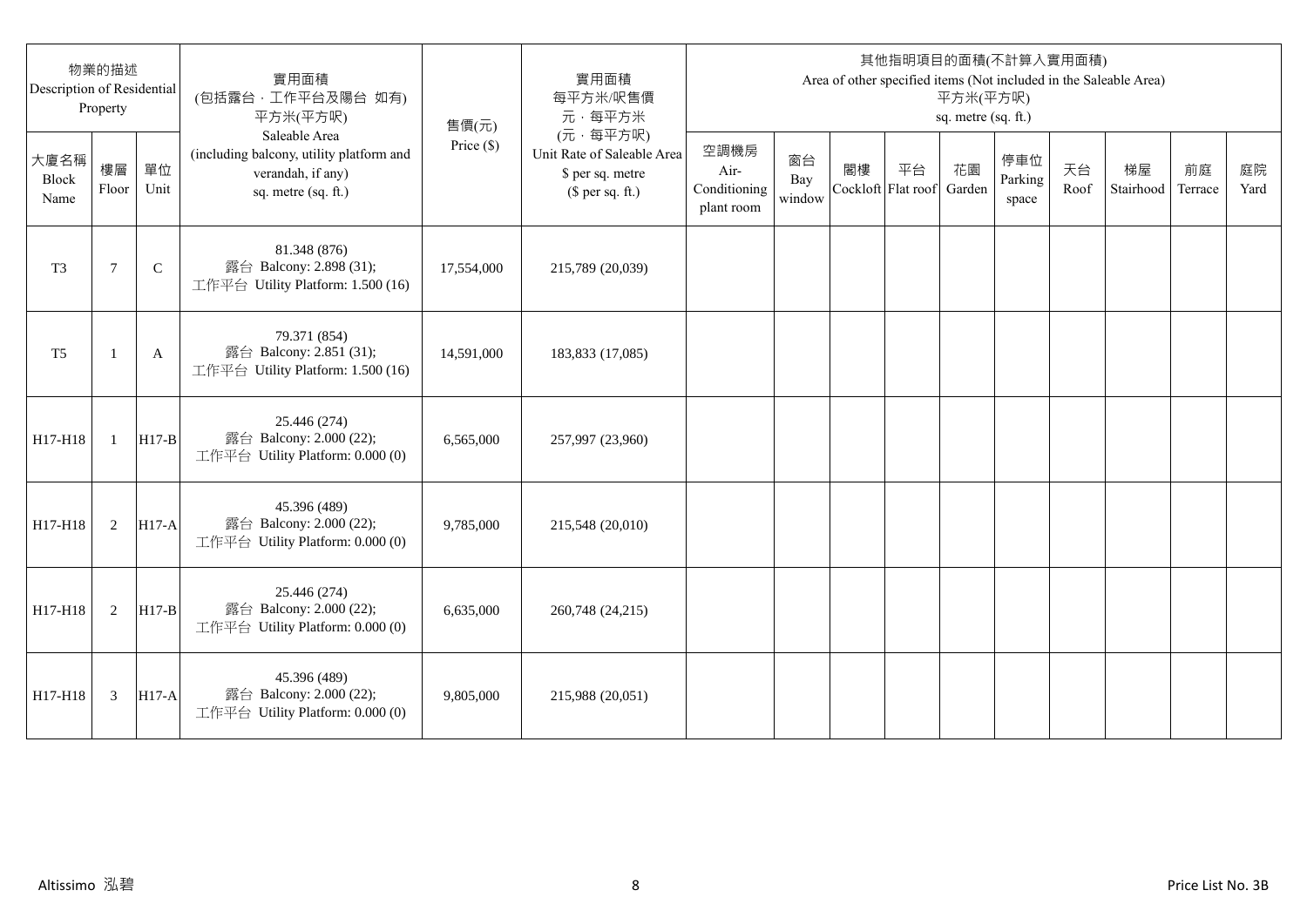| Description of Residential | 物業的描述<br>Property |            | 實用面積<br>(包括露台,工作平台及陽台 如有)<br>平方米(平方呎)                                                                 | 售價(元)        | 實用面積<br>每平方米/呎售價<br>元·每平方米                                                     |                                            |                     |                          |    | 平方米(平方呎)<br>sq. metre (sq. ft.) | 其他指明項目的面積(不計算入實用面積)     |            | Area of other specified items (Not included in the Saleable Area) |               |            |
|----------------------------|-------------------|------------|-------------------------------------------------------------------------------------------------------|--------------|--------------------------------------------------------------------------------|--------------------------------------------|---------------------|--------------------------|----|---------------------------------|-------------------------|------------|-------------------------------------------------------------------|---------------|------------|
| 大廈名稱<br>Block<br>Name      | 樓層<br>Floor       | 單位<br>Unit | Saleable Area<br>(including balcony, utility platform and<br>verandah, if any)<br>sq. metre (sq. ft.) | Price $(\$)$ | (元·每平方呎)<br>Unit Rate of Saleable Area<br>\$ per sq. metre<br>$$$ per sq. ft.) | 空調機房<br>Air-<br>Conditioning<br>plant room | 窗台<br>Bay<br>window | 閣樓<br>Cockloft Flat roof | 平台 | 花園<br>Garden                    | 停車位<br>Parking<br>space | 天台<br>Roof | 梯屋<br>Stairhood                                                   | 前庭<br>Terrace | 庭院<br>Yard |
| H17-H18                    | 3                 | $H17-B$    | 25.446 (274)<br>露台 Balcony: 2.000 (22);<br>工作平台 Utility Platform: 0.000 (0)                           | 6,704,000    | 263,460 (24,467)                                                               |                                            |                     |                          |    |                                 |                         |            |                                                                   |               |            |
| H17-H18                    | $\mathbf{1}$      | $H18-B$    | 25.159 (271)<br>露台 Balcony: 2.000 (22);<br>工作平台 Utility Platform: 0.000 (0)                           | 6.497,000    | 258,238 (23,974)                                                               |                                            |                     |                          |    |                                 |                         |            |                                                                   |               |            |
| H17-H18                    | 2                 | $H18-A$    | 43.710 (470)<br>露台 Balcony: 2.000 (22);<br>工作平台 Utility Platform: 0.000 (0)                           | 9,406,000    | 215,191 (20,013)                                                               |                                            |                     |                          |    |                                 |                         |            |                                                                   |               |            |
| H17-H18                    | 2                 | $H18-B$    | 25.159 (271)<br>露台 Balcony: 2.000 (22);<br>工作平台 Utility Platform: 0.000 (0)                           | 6,565,000    | 260,940 (24,225)                                                               |                                            |                     |                          |    |                                 |                         |            |                                                                   |               |            |
| H17-H18                    | 3                 | $H18-A$    | 43.710 (470)<br>露台 Balcony: 2.000 (22);<br>工作平台 Utility Platform: 0.000 (0)                           | 9,423,000    | 215,580 (20,049)                                                               |                                            |                     |                          |    |                                 |                         |            |                                                                   |               |            |
| H17-H18                    | 3                 | $H18-B$    | 25.159 (271)<br>露台 Balcony: 2.000 (22);<br>工作平台 Utility Platform: 0.000 (0)                           | 6.636,000    | 263,762 (24,487)                                                               |                                            |                     |                          |    |                                 |                         |            |                                                                   |               |            |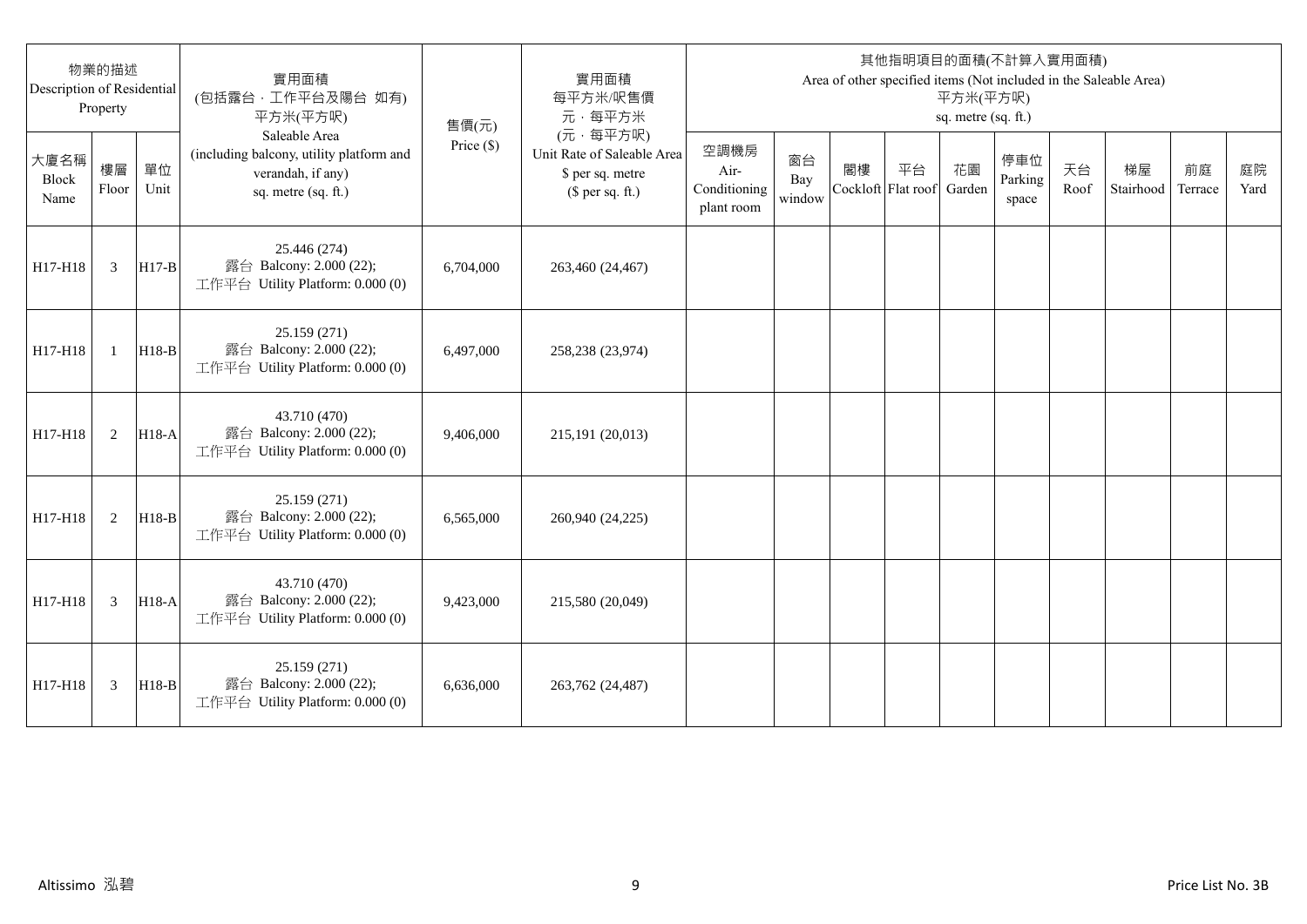| Description of Residential   | 物業的描述<br>Property |            | 實用面積<br>(包括露台,工作平台及陽台 如有)<br>平方米(平方呎)                                                                 | 售價(元)      | 實用面積<br>每平方米/呎售價<br>元·每平方米                                                     |                                            |                     |                          |    | 平方米(平方呎)<br>sq. metre (sq. ft.) | 其他指明項目的面積(不計算入實用面積)     |            | Area of other specified items (Not included in the Saleable Area) |               |            |
|------------------------------|-------------------|------------|-------------------------------------------------------------------------------------------------------|------------|--------------------------------------------------------------------------------|--------------------------------------------|---------------------|--------------------------|----|---------------------------------|-------------------------|------------|-------------------------------------------------------------------|---------------|------------|
| 大廈名稱<br><b>Block</b><br>Name | 樓層<br>Floor       | 單位<br>Unit | Saleable Area<br>(including balcony, utility platform and<br>verandah, if any)<br>sq. metre (sq. ft.) | Price (\$) | (元·每平方呎)<br>Unit Rate of Saleable Area<br>\$ per sq. metre<br>$$$ per sq. ft.) | 空調機房<br>Air-<br>Conditioning<br>plant room | 窗台<br>Bay<br>window | 閣樓<br>Cockloft Flat roof | 平台 | 花園<br>Garden                    | 停車位<br>Parking<br>space | 天台<br>Roof | 梯屋<br>Stairhood                                                   | 前庭<br>Terrace | 庭院<br>Yard |
| H19-H20                      | $\mathbf{1}$      | $H19-B$    | 25.202 (271)<br>露台 Balcony: 2.000 (22);<br>工作平台 Utility Platform: 0.000 (0)                           | 6,497,000  | 257,797 (23,974)                                                               |                                            |                     |                          |    |                                 |                         |            |                                                                   |               |            |
| H19-H20                      | 2                 | $H19-A$    | 45.052 (485)<br>露台 Balcony: 2.000 (22);<br>工作平台 Utility Platform: 0.000 (0)                           | 9,705,000  | 215,418 (20,010)                                                               |                                            |                     |                          |    |                                 |                         |            |                                                                   |               |            |
| H19-H20                      | 2                 | $H19-B$    | 25.202 (271)<br>露台 Balcony: 2.000 (22);<br>工作平台 Utility Platform: 0.000 (0)                           | 6,565,000  | 260,495 (24,225)                                                               |                                            |                     |                          |    |                                 |                         |            |                                                                   |               |            |
| H19-H20                      | 3                 | $H19-A$    | 45.052 (485)<br>露台 Balcony: 2.000 (22);<br>工作平台 Utility Platform: 0.000 (0)                           | 9,724,000  | 215,839 (20,049)                                                               |                                            |                     |                          |    |                                 |                         |            |                                                                   |               |            |
| H19-H20                      | 3                 | $H19-B$    | 25.202 (271)<br>露台 Balcony: 2.000 (22);<br>工作平台 Utility Platform: 0.000 (0)                           | 6,636,000  | 263,312 (24,487)                                                               |                                            |                     |                          |    |                                 |                         |            |                                                                   |               |            |
| H19-H20                      | 1                 | $H20-B$    | 25.458 (274)<br>露台 Balcony: 2.000 (22);<br>工作平台 Utility Platform: 0.000 (0)                           | 6,565,000  | 257,876 (23,960)                                                               |                                            |                     |                          |    |                                 |                         |            |                                                                   |               |            |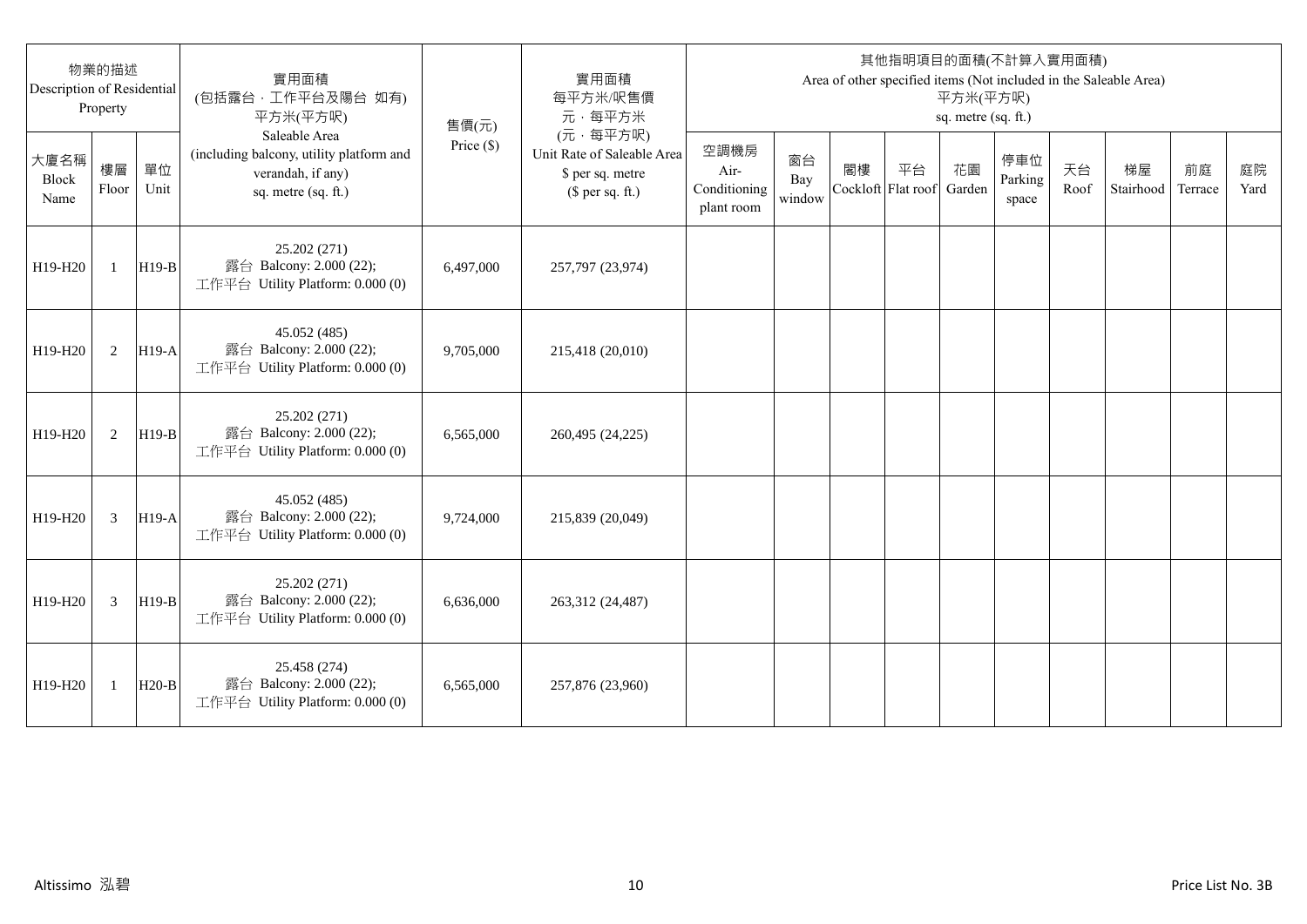| 物業的描述<br>Description of Residential<br>Property |                |            | 實用面積<br>(包括露台,工作平台及陽台 如有)<br>平方米(平方呎)                                                                 | 售價(元)        | 實用面積<br>每平方米/呎售價<br>元·每平方米                                                     | 其他指明項目的面積(不計算入實用面積)<br>Area of other specified items (Not included in the Saleable Area)<br>平方米(平方呎)<br>sq. metre (sq. ft.) |                     |                          |    |              |                         |            |                 |               |            |
|-------------------------------------------------|----------------|------------|-------------------------------------------------------------------------------------------------------|--------------|--------------------------------------------------------------------------------|-----------------------------------------------------------------------------------------------------------------------------|---------------------|--------------------------|----|--------------|-------------------------|------------|-----------------|---------------|------------|
| 大廈名稱<br>Block<br>Name                           | 樓層<br>Floor    | 單位<br>Unit | Saleable Area<br>(including balcony, utility platform and<br>verandah, if any)<br>sq. metre (sq. ft.) | Price $(\$)$ | (元·每平方呎)<br>Unit Rate of Saleable Area<br>\$ per sq. metre<br>$$$ per sq. ft.) | 空調機房<br>Air-<br>Conditioning<br>plant room                                                                                  | 窗台<br>Bay<br>window | 閣樓<br>Cockloft Flat roof | 平台 | 花園<br>Garden | 停車位<br>Parking<br>space | 天台<br>Roof | 梯屋<br>Stairhood | 前庭<br>Terrace | 庭院<br>Yard |
| H19-H20                                         | 2              | $H20-A$    | 44.290 (477)<br>露台 Balcony: 2.000 (22);<br>工作平台 Utility Platform: 0.000 (0)                           | 9,545,000    | 215,511 (20,010)                                                               |                                                                                                                             |                     |                          |    |              |                         |            |                 |               |            |
| H19-H20                                         | 2              | $H20-B$    | 25.458 (274)<br>露台 Balcony: 2.000 (22);<br>工作平台 Utility Platform: 0.000 (0)                           | 6,635,000    | 260,625 (24,215)                                                               |                                                                                                                             |                     |                          |    |              |                         |            |                 |               |            |
| H19-H20                                         | 3              | $H20-A$    | 44.290 (477)<br>露台 Balcony: 2.000 (22);<br>工作平台 Utility Platform: 0.000 (0)                           | 9,564,000    | 215,940 (20,050)                                                               |                                                                                                                             |                     |                          |    |              |                         |            |                 |               |            |
| H19-H20                                         | $\overline{3}$ | $H20-B$    | 25.458 (274)<br>露台 Balcony: 2.000 (22);<br>工作平台 Utility Platform: 0.000 (0)                           | 6,704,000    | 263,336 (24,467)                                                               |                                                                                                                             |                     |                          |    |              |                         |            |                 |               |            |
| H21                                             | -1             | $H21-B$    | 26.683 (287)<br>露台 Balcony: 2.000 (22);<br>工作平台 Utility Platform: 0.000 (0)                           | 6,761,000    | 253,382 (23,557)                                                               |                                                                                                                             |                     |                          |    |              |                         |            |                 |               |            |
| H21                                             | $\overline{2}$ | $H21-A$    | 53.753 (579)<br>露台 Balcony: 2.000 (22);<br>工作平台 Utility Platform: 0.000 (0)                           | 11,816,000   | 219,820 (20,408)                                                               |                                                                                                                             |                     |                          |    |              |                         |            |                 |               |            |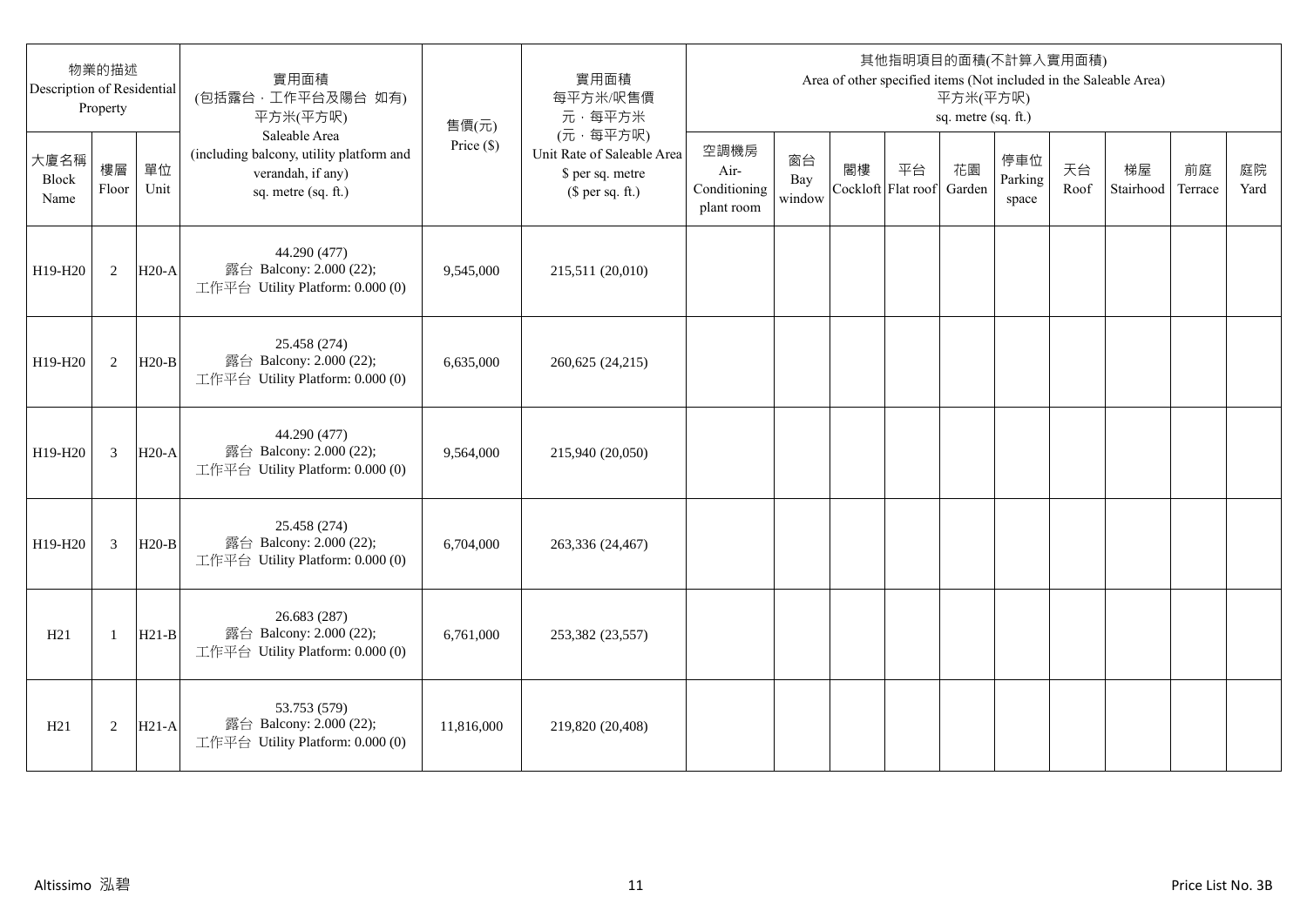| 物業的描述<br>Description of Residential<br>Property |             |            | 實用面積<br>(包括露台·工作平台及陽台 如有)<br>平方米(平方呎)                                                                 | 售價(元)        | 實用面積<br>每平方米/呎售價<br>元·每平方米                                                     | 其他指明項目的面積(不計算入實用面積)<br>Area of other specified items (Not included in the Saleable Area)<br>平方米(平方呎)<br>sq. metre (sq. ft.) |                     |    |                                 |    |                         |            |                 |               |            |
|-------------------------------------------------|-------------|------------|-------------------------------------------------------------------------------------------------------|--------------|--------------------------------------------------------------------------------|-----------------------------------------------------------------------------------------------------------------------------|---------------------|----|---------------------------------|----|-------------------------|------------|-----------------|---------------|------------|
| 大廈名稱<br>Block<br>Name                           | 樓層<br>Floor | 單位<br>Unit | Saleable Area<br>(including balcony, utility platform and<br>verandah, if any)<br>sq. metre (sq. ft.) | Price $(\$)$ | (元·每平方呎)<br>Unit Rate of Saleable Area<br>\$ per sq. metre<br>$$$ per sq. ft.) | 空調機房<br>Air-<br>Conditioning<br>plant room                                                                                  | 窗台<br>Bay<br>window | 閣樓 | 平台<br>Cockloft Flat roof Garden | 花園 | 停車位<br>Parking<br>space | 天台<br>Roof | 梯屋<br>Stairhood | 前庭<br>Terrace | 庭院<br>Yard |
| H21                                             | 2           | $H21-B$    | 26.683 (287)<br>露台 Balcony: 2.000 (22);<br>工作平台 Utility Platform: $0.000(0)$                          | 6,775,000    | 253,907 (23,606)                                                               |                                                                                                                             |                     |    |                                 |    |                         |            |                 |               |            |
| H21                                             | 3           | $H21-A$    | 53.753 (579)<br>露台 Balcony: 2.000 (22);<br>工作平台 Utility Platform: 0.000 (0)                           | 11,840,000   | 220,267 (20,449)                                                               |                                                                                                                             |                     |    |                                 |    |                         |            |                 |               |            |
| H21                                             | 3           | $H21-B$    | 26.683 (287)<br>露台 Balcony: 2.000 (22);<br>工作平台 Utility Platform: $0.000(0)$                          | 6,811,000    | 255,256 (23,732)                                                               |                                                                                                                             |                     |    |                                 |    |                         |            |                 |               |            |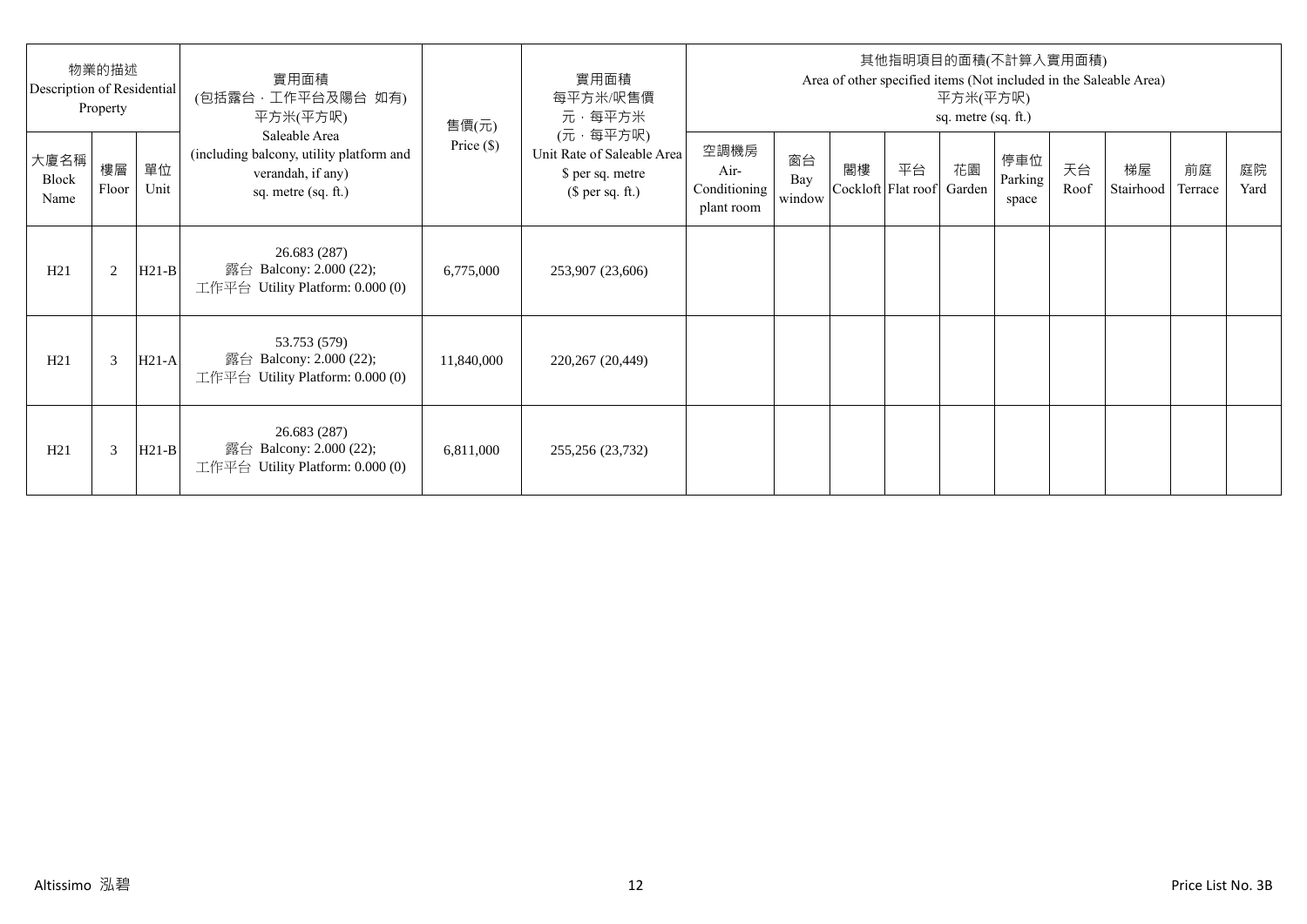#### **第三部份:其他資料 Part 3: Other Information**

#### (1) 準買家應參閱發展項目的售樓說明書,以了解該項目的資料。 Prospective purchasers are advised to refer to the sales brochure for the development for information on the development.

#### $(2)$  根據《一手住宅物業銷售條例》第 52(1)條及第 53(2)及(3)條,

According to sections 52(1) and 53(2) and (3) of the Residential Properties (First-hand Sales) Ordinance, –

#### 第 52(1) 條 / Section 52(1)

在某人就指明住宅物業與擁有人訂立臨時買賣合約時,該人須向擁有人支付售價的 5%的臨時訂金。

A preliminary deposit of 5% of the purchase price is payable by a person to the owner on entering into a preliminary agreement for sale and purchase in respect of the specified residential property with the owner.

#### 第 53(2) 條 / Section 53(2)

—————————————<br>如某人於某日期訂立臨時買賣合約,並於該日期後的 5 個工作日內,就有關住宅物業簽立買賣合約,則擁有人必須在該日期後的 8 個工作日內,簽立該買賣合約。 If a person executes an agreement for sale and purchase in respect of the residential property within 5 working days after the date on which the person enters into the preliminary agreement for sale and purchase, the owner must execute the agreement for sale and purchase within 8 working days after that date.

### 第 53(3) 條 / Section 53(3)

如某人於某日期訂立臨時買賣合約時,但沒有於該日期後的 5 個工作日內,就有關住宅物業簽立買賣合約,則 – (i)該臨時合約即告終止;(ii)有關的臨時訂金即予沒收;及 (iii)擁有人

#### 不得就該人沒有簽立買賣合約而針對該人提出進一步申索。

If a person does not execute an agreement for sale and purchase in respect of the residential property within 5 working days after the date on which the person enters into the preliminary agreement for sale and purchase-

(i) the preliminary agreement is terminated; (ii) the preliminary deposit is forfeited; and (iii) the owner does not have any further claim against the person for the failure.

#### (3) 實用面積及屬該住宅物業其他指明項目的面積是按《一手住宅物業銷售條例》第 8 條及附表二第 2 部的計算得出的。

The saleable area and area of other specified items of the residential property are calculated in accordance with section 8 and Part 2 of Schedule 2 to the Residential Properties(First-hand Sales) Ordinance.

#### $(4)(i)$  註:在第 $(4)$   $(a)$ 段中: 「售價」指本價單第二部份中所列之住宅物業的售價,而「成交金額」指將於臨時合約中訂明的住宅物業的實際售價。因應不同支付條款及/或折扣按售 價計算得出之價目,皆以進位到最接近的千位數作為成交金額。

- (b) 「工作日」按《一手住宅物業銷售條例》第 2(1)條所定義。
- (c) 「臨時合約」指臨時買賣合約。

Note:  $In (d)$ 「正式合約」指正式買賣合約。

- paragraph  $(4)$ : (a) "price" means the price of the residential property set out in Part 2 of this price list, and "transaction price" means the actual price of the residential property to be set out in PASP. The price obtained after applying the relevant terms of payment and/or applicable discount(s) on the price will be rounded up to the nearest thousand to determine the transaction price.
	- (b) "working day" shall be as defined in section 2(1) of the Residential Properties (First-hand Sales) Ordinance.
	- $(c)$ "PASP" means the Preliminary Agreement for Sale and Purchase.
	- (d) "ASP" means the Agreement for Sale and Purchase.

於簽署臨時合約時,買方須繳付相等於成交金額的 5%作為臨時訂金,請帶備港幣\$100,000 銀行本票以支付部份臨時訂金,抬頭請寫「的近律師行」或"Deacons"。請另備支票以 繳付臨時訂金之餘額。

The purchasers shall pay the preliminary deposit equivalent to 5% of the transaction price upon signing of the PASP. Please bring along a cashiers' order of HK\$100,000 made payable to "Deacons" for payment of part of the preliminary deposit. Please also bring along a cheque for payment of the balance of the preliminary deposit.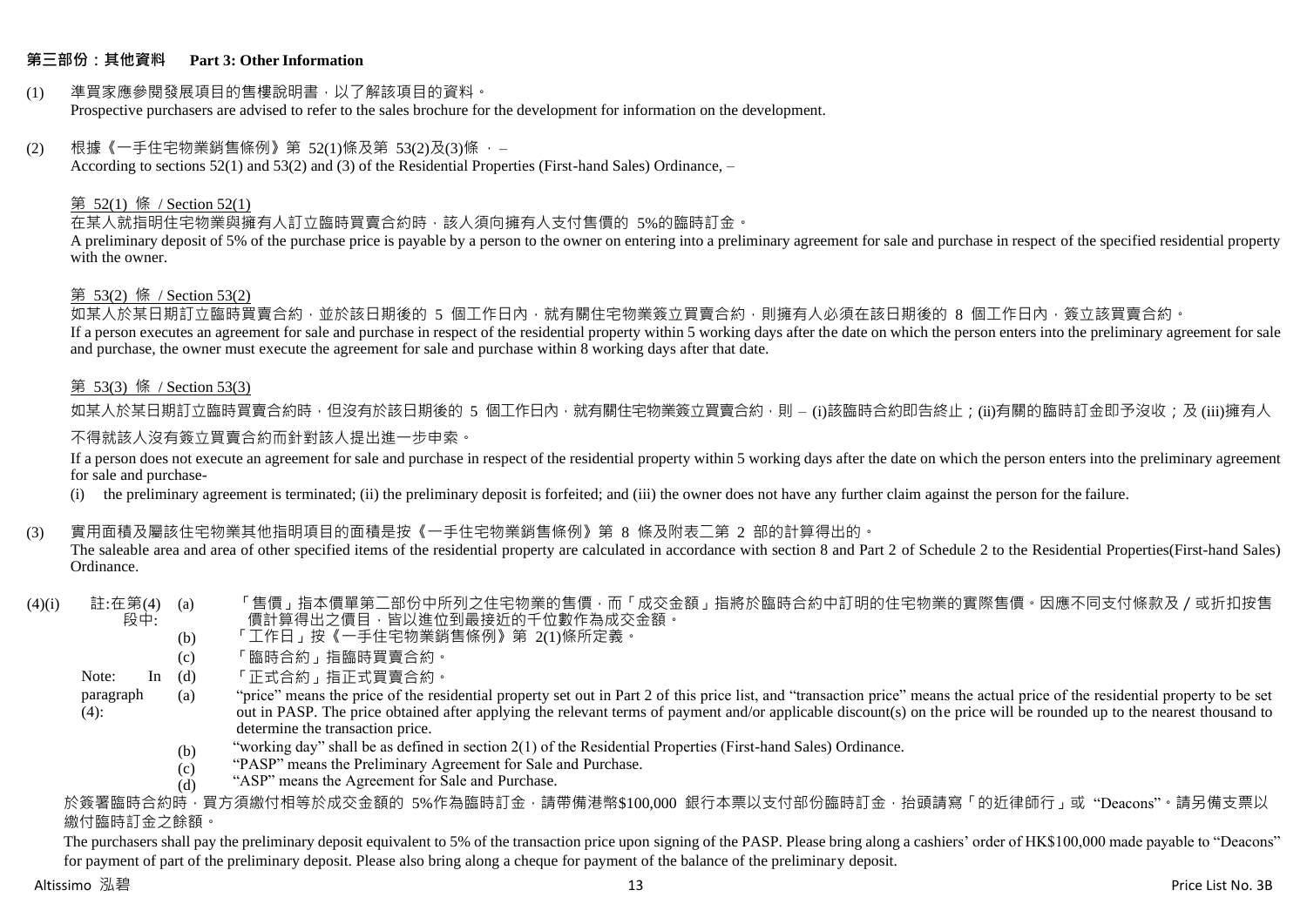#### **支付條款 Terms of Payment**

- (A) 120 天現金優惠付款計劃 120-day Cash Payment Plan (照售價減 10%) (10% discount from the price)
	- (1) 買方須於簽署臨時合約時繳付相等於成交金額 5%作為臨時訂金。買方須於簽署臨時合約後 5 個工作日內簽署正式合約。 The purchaser shall pay the preliminary deposit equivalent to 5% of the transaction price upon signing of the PASP. The ASP shall be signed by the purchaser within 5 working days after signing of the PASP.
	- (2) 買方簽署臨時合約後 30 天內再付成交金額 5%作為加付訂金。 A further 5% of the transaction price being further deposit shall be paid by the purchaser within 30 days after signing of the PASP.
	- (3) 成交金額90%即成交金額餘款於買方簽署臨時合約後120 天內或於賣方就其有能力將有關住宅物業有效地轉讓予買方一事向買方發出書面通知的日期後的14 日內由 買方付清,以較早者為準。

90% of the transaction price being balance of the transaction price shall be paid by the purchaser within 120 days after signing of the PASP or within 14 days after the date of written notification to the purchaser that the vendor is in a position validly to assign the relevant residential property to the purchaser, whichever is earlier.

- (A1) 288 天輕鬆付款計劃 288-day Easy Payment Plan (照售價減 7%) (7% discount from the price)
	- (1) 買方須於簽署臨時合約時繳付相等於成交金額 5%作為臨時訂金。買方須於簽署臨時合約後 5 個工作日內簽署正式合約。 The purchaser shall pay the preliminary deposit equivalent to 5% of the transaction price upon signing of the PASP. The ASP shall be signed by the purchaser within 5 working days after signing of the PASP.
	- (2) 買方簽署臨時合約後 60 天內再付成交金額 5%作為部份成交金額。 A further 5% of the transaction price being part payment of the transaction price shall be paid by the purchaser within 60 days after signing of the PASP.
	- (3) 買方簽署臨時合約後 90 天內再付成交金額 5%作為部份成交金額。

A further 5% of the transaction price being part payment of the transaction price shall be paid by the purchaser within 90 days after signing of the PASP.

(4) 成交金額 85%即成交金額餘款於於買方簽署臨時合約後 288 天內或於賣方就其有能力將有關住宅物業有效地轉讓予買方一事向買方發出通知的日期後的 14 日內由 買方付清,以較早者為準。

85% of the transaction price being balance of the transaction price shall be paid by the purchaser within 288 days after signing of the PASP or within 14 days after the date of notification to the purchaser that the vendor is in a position validly to assign the relevant residential property to the purchaser, whichever is earlier.

(A2) (並無此編號之支付條款)

( No Terms of Payment of such numbering)

#### (A3) 180 天卓越按揭付款計劃 180-day Premium Mortgage Payment Plan (照售價減 6%) (6% discount from the price)

(1) 買方須於簽署臨時合約時繳付相等於成交金額 5%作為臨時訂金。買方須於簽署臨時合約後 5 個工作日內簽署正式合約。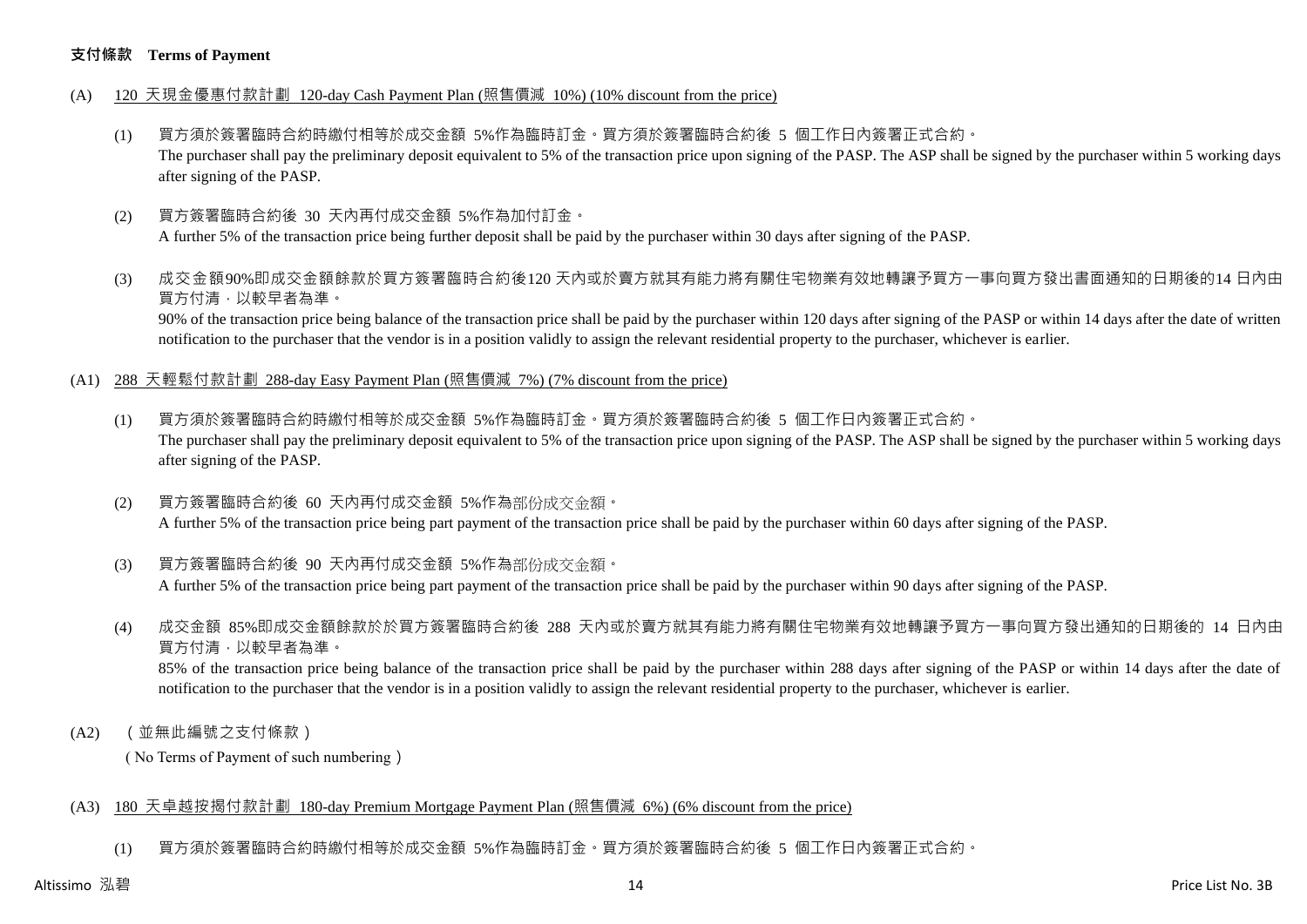The purchaser shall pay the preliminary deposit equivalent to 5% of the transaction price upon signing of the PASP. The ASP shall be signed by the purchaser within 5 working days after signing of the PASP.

(2) 買方簽署臨時合約後 30 天內再付成交金額 5%作為加付訂金。

A further 5% of the transaction price being further deposit shall be paid by the purchaser within 30 days after signing of the PASP.

(3) 成交金額90%即成交金額餘款於買方簽署臨時合約後180 天內或於賣方就其有能力將有關住宅物業有效地轉讓予買方一事向買方發出書面通知的日期後的14 日內由 買方付清,以較早者為準。

90% of the transaction price being balance of the transaction price shall be paid by the purchaser within 180 days after signing of the PASP or within 14 days after the date of written notification to the purchaser that the vendor is in a position validly to assign the relevant residential property to the purchaser, whichever is earlier.

# **本付款計劃提供「成交金額 75%第一按揭」安排,該安排詳情見第 (4)(iii)(b)段。**

**The arrangements of "First Mortgage for 75% of the transaction price" will be provided under this payment plan. Please see paragraph (4)(iii)(b) for the details of that arrangement.**

## (A4) 180 天現金優惠付款計劃 180-day Cash Payment Payment Plan (照售價減 9%) (9% discount from the price)

- (1) 買方須於簽署臨時合約時繳付相等於成交金額 5%作為臨時訂金。買方須於簽署臨時合約後 5 個工作日內簽署正式合約。 The purchaser shall pay the preliminary deposit equivalent to 5% of the transaction price upon signing of the PASP. The ASP shall be signed by the purchaser within 5 working days after signing of the PASP.
- (2) 買方簽署臨時合約後 30 天內再付成交金額 5%作為加付訂金。 A further 5% of the transaction price being further deposit shall be paid by the purchaser within 30 days after signing of the PASP.
- (3) 成交金額90%即成交金額餘款於買方簽署臨時合約後180 天內或於賣方就其有能力將有關住宅物業有效地轉讓予買方一事向買方發出書面通知的日期後的14 日內由 買方付清,以較早者為準。

90% of the transaction price being balance of the transaction price shall be paid by the purchaser within 180 days after signing of the PASP or within 14 days after the date of written notification to the purchaser that the vendor is in a position validly to assign the relevant residential property to the purchaser, whichever is earlier.

(B) (並無此編號之支付條款)

( No Terms of Payment of such numbering)

(C) (並無此編號之支付條款)

( No Terms of Payment of such numbering)

(C1) (並無此編號之支付條款)

( No Terms of Payment of such numbering)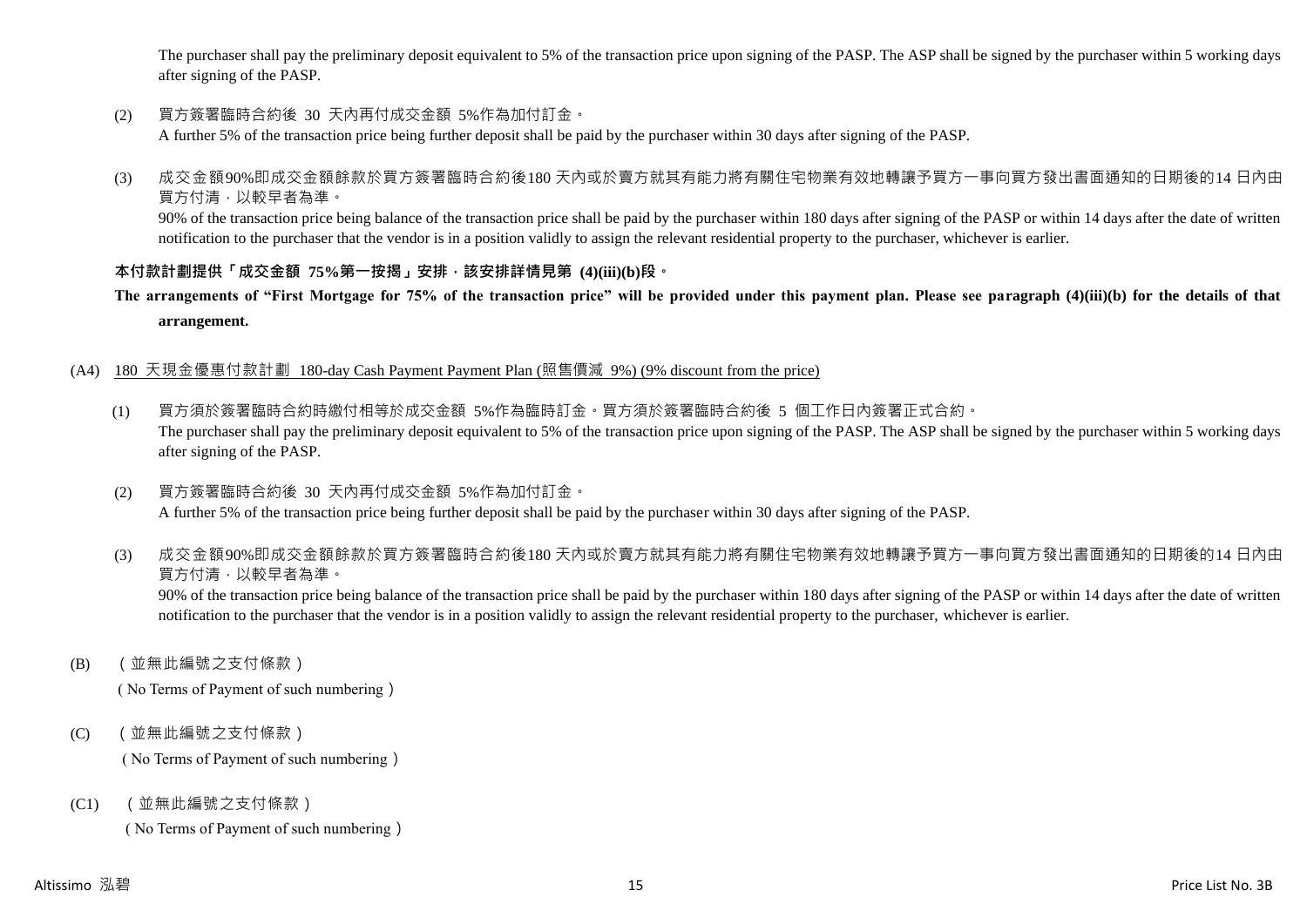#### (C2) 至輕鬆建築期付款計劃 Super Relax Stage Payment Plan (照售價減 5%) (5% discount from the price)

- (1) 買方須於簽署臨時合約時繳付相等於成交金額 5%作為臨時訂金。買方須於簽署臨時合約後 5 個工作日內簽署正式合約。 The purchaser shall pay the preliminary deposit equivalent to 5% of the transaction price upon signing of the PASP. The ASP shall be signed by the purchaser within 5 working days after signing of the PASP.
- (2) 買方簽署臨時合約後 60 天內再付成交金額 5%作為加付訂金。 A further 5% of the transaction price being further deposit shall be paid by the purchaser within 60 days after signing of the PASP.
- (3) 買方簽署臨時合約後 90 天內再付成交金額 1%作為部份成交金額。 A further 1% of the transaction price being part payment of the transaction price shall be paid by the purchaser within 90 days after signing of the PASP.
- (4) 買方簽署臨時合約後 120 天內再付成交金額 1%作為部份成交金額。 A further 1% of the transaction price being part payment of the transaction price shall be paid by the purchaser within 120 days after signing of the PASP.
- (5) 買方簽署臨時合約後 150 天內再付成交金額 1%作為部份成交金額。

A further 1% of the transaction price being part payment of the transaction price shall be paid by the purchaser within 150 days after signing of the PASP.

- (6) 買方簽署臨時合約後 180 天內再付成交金額 2%作為部份成交金額。 A further 2% of the transaction price being part payment of the transaction price shall be paid by the purchaser within 180 days after signing of the PASP.
- (7) 成交金額 85%即成交金額餘款於賣方就其有能力將有關住宅物業有效地轉讓予買方一事向買方發出書面通知的日期後的 14 日內由買方付清。 85% of the transaction price being balance of the transaction price shall be paid by the purchaser within 14 days after the date of written notification to the purchaser that the vendor is in a position validly to assign the relevant residential property to the purchaser.

# **本付款計劃提供「成交金額 75%第一按揭」安排,該安排詳情見第 (4)(iii)(b)段。**

**The arrangements of "First Mortgage for 75% of the transaction price" will be provided under this payment plan. Please see paragraph (4)(iii)(b) for the details of that arrangement.**

(C3) (並無此編號之支付條款)

( No Terms of Payment of such numbering)

- (C4) 建築期 1+2 按付款計劃 1 plus 2 mortgage with Stage Payment Plan (照售價減 4.5%) (4.5% discount from the price)
	- (1) 買方須於簽署臨時合約時繳付相等於成交金額 5%作為臨時訂金。買方須於簽署臨時合約後 5 個工作日內簽署正式合約。 The purchaser shall pay the preliminary deposit equivalent to 5% of the transaction price upon signing of the PASP. The ASP shall be signed by the purchaser within 5 working days after signing of the PASP.
	- (2) 買方簽署臨時合約後 60 天內再付成交金額 5%作為加付訂金。 A further 5% of the transaction price being further deposit shall be paid by the purchaser within 60 days after signing of the PASP.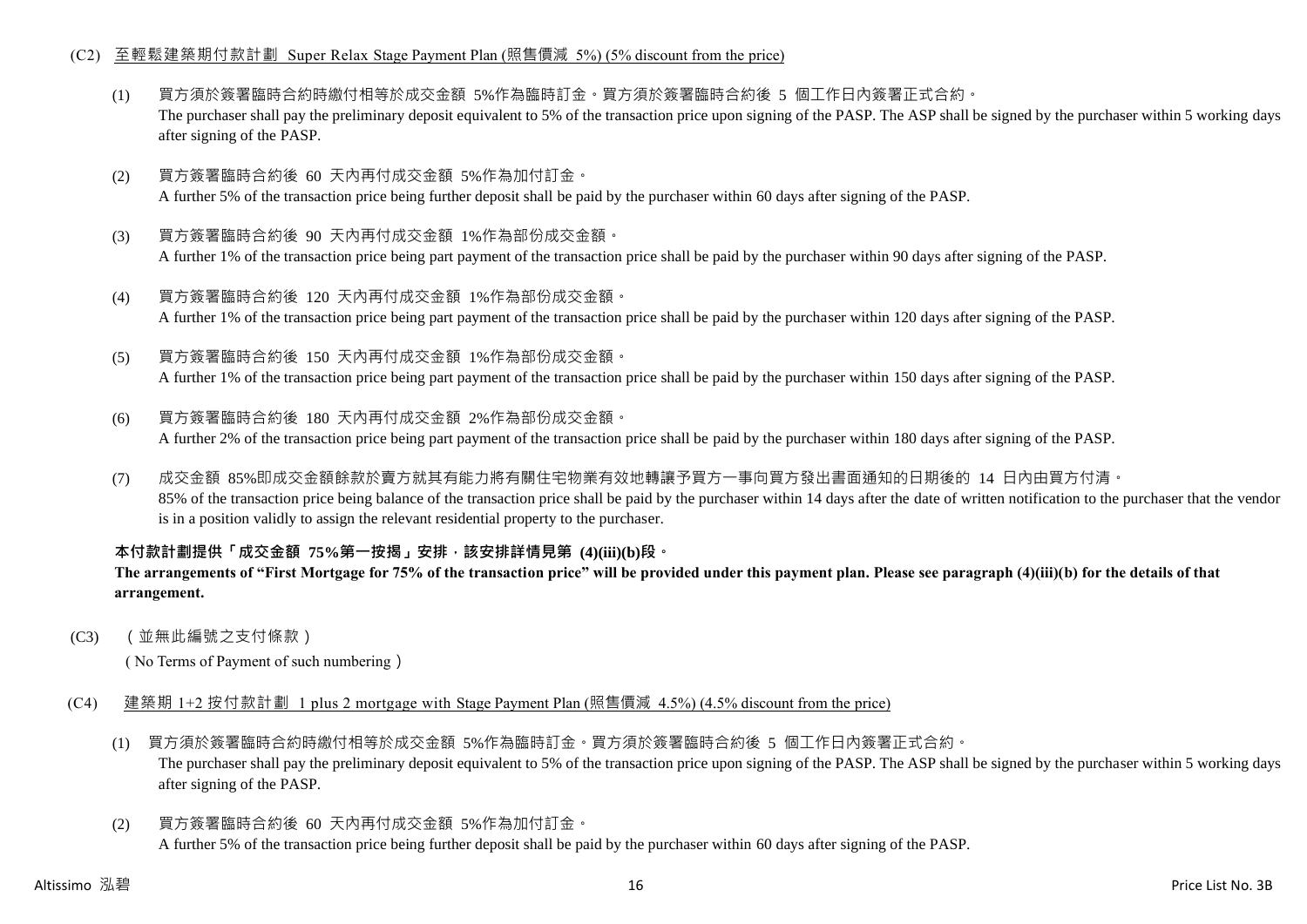- (3) 買方簽署臨時合約後 90 天內再付成交金額 1%作為部份成交金額。 A further 1% of the transaction price being part payment of the transaction price shall be paid by the purchaser within 90 days after signing of the PASP.
- (4) 買方簽署臨時合約後 120 天內再付成交金額 1%作為部份成交金額。 A further 1% of the transaction price being part payment of the transaction price shall be paid by the purchaser within 120 days after signing of the PASP.
- (5) 買方簽署臨時合約後 150 天內再付成交金額 1%作為部份成交金額。 A further 1% of the transaction price being part payment of the transaction price shall be paid by the purchaser within 150 days after signing of the PASP.
- (6) 買方簽署臨時合約後 180 天內再付成交金額 2%作為部份成交金額。

A further 2% of the transaction price being part payment of the transaction price shall be paid by the purchaser within 180 days after signing of the PASP.

(7) 成交金額 85%即成交金額餘款於賣方就其有能力將有關住宅物業有效地轉讓予買方一事向買方發出書面通知的日期後的 14 日內由買方付清。 85% of the transaction price being balance of the transaction price shall be paid by the purchaser within 14 days after the date of written notification to the purchaser that the vendor is in a position validly to assign the relevant residential property to the purchaser.

### **本付款計劃提供「成交金額 75%第一按揭」安排,該安排詳情見第 (4)(iii)(b)段。**

**The arrangements of "First Mortgage for 75% of the transaction price" will be provided under this payment plan. Please see paragraph (4)(iii)(b) for the details of that arrangement.**

#### **本付款計劃提供「成交金額 10%第二按揭」安排,該安排詳情見第 (4)(iii)(c)段。**

**The arrangements of "Second Mortgage for 10% of the transaction price" will be provided under this payment plan. Please see paragraph (4)(iii)(c) for the details of that arrangement.**

#### (C5) 5%首置建築期付款計劃 5% Easy-pay Stage Payment Plan (照售價減 5%) (5% discount from the price)

- (1) 買方須於簽署臨時合約時繳付相等於成交金額 5%作為臨時訂金。買方須於簽署臨時合約後 5 個工作日內簽署正式合約。 The purchaser shall pay the preliminary deposit equivalent to 5% of the transaction price upon signing of the PASP. The ASP shall be signed by the purchaser within 5 working days after signing of the PASP.
- (2) 買方簽署臨時合約後 30 天內再付成交金額 1%作為加付訂金。 A further 1% of the transaction price being further deposit shall be paid by the purchaser within 30 days after signing of the PASP.
- (3) 買方簽署臨時合約後 90 天內再付成交金額 1%作為部份成交金額。 A further 1% of the transaction price being part payment of the transaction price shall be paid by the purchaser within 90 days after signing of the PASP.
- (4) 買方簽署臨時合約後 180 天內再付成交金額 1%作為部份成交金額。 A further 1% of the transaction price being part payment of the transaction price shall be paid by the purchaser within 180 days after signing of the PASP.
- (5) 買方簽署臨時合約後 240 天內再付成交金額 1%作為部份成交金額。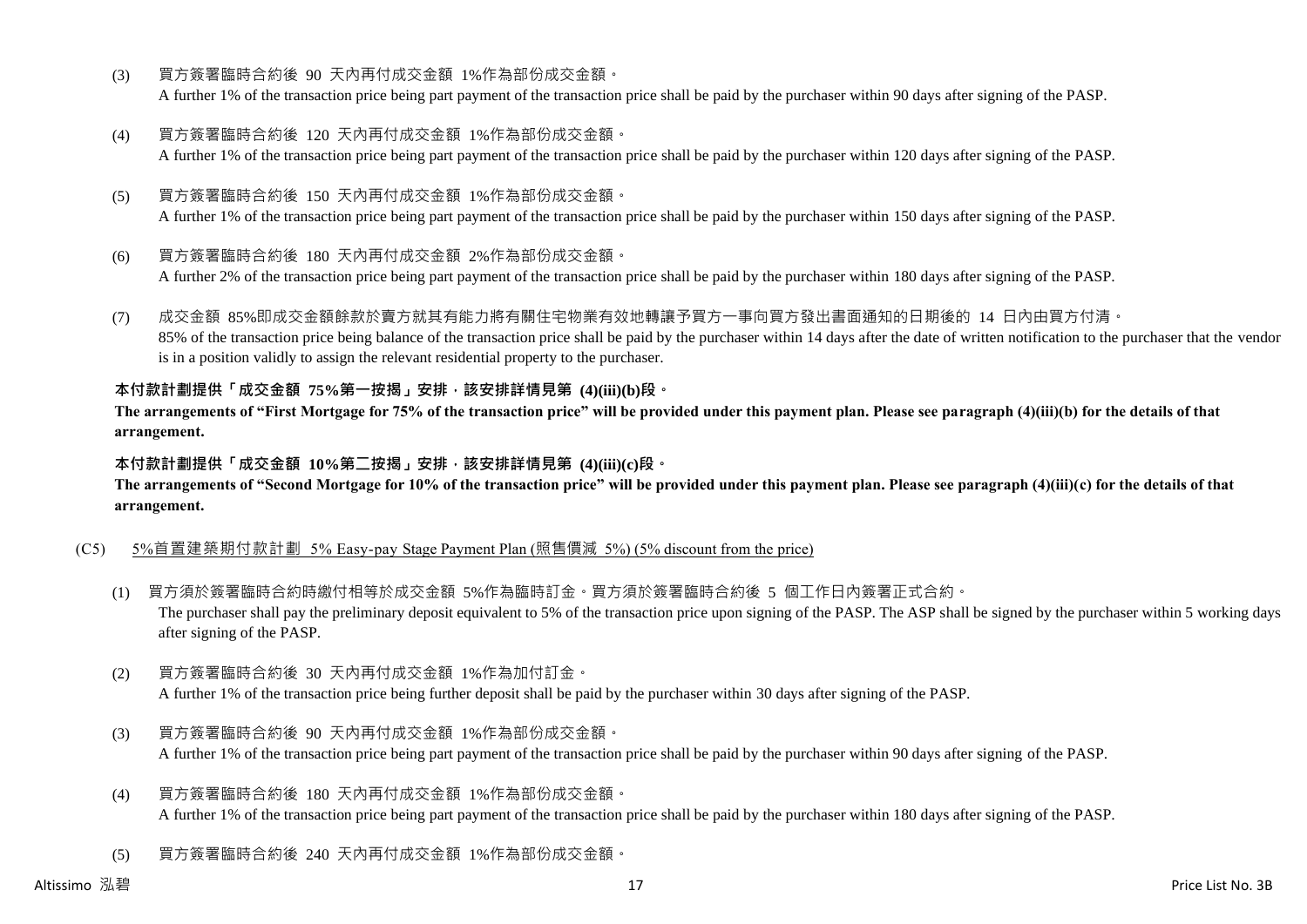A further 1% of the transaction price being part payment of the transaction price shall be paid by the purchaser within 240 days after signing of the PASP.

- (6) 買方簽署臨時合約後 270 天內再付成交金額 1%作為部份成交金額。 A further 1% of the transaction price being part payment of the transaction price shall be paid by the purchaser within 270 days after signing of the PASP.
- (7) 成交金額 90%即成交金額餘款於賣方就其有能力將有關住宅物業有效地轉讓予買方一事向買方發出書面通知的日期後的 14 日內由買方付清。 90% of the transaction price being balance of the transaction price shall be paid by the purchaser within 14 days after the date of written notification to the purchaser that the vendor is in a position validly to assign the relevant residential property to the purchaser.

#### (C6) 5%首置建築期二按付款計劃 5% Easy-pay Mortgage Stage Payment Plan (照售價減 4%) (4% discount from the price)

- (1) 買方須於簽署臨時合約時繳付相等於成交金額 5%作為臨時訂金。買方須於簽署臨時合約後 5 個工作日內簽署正式合約。 The purchaser shall pay the preliminary deposit equivalent to 5% of the transaction price upon signing of the PASP. The ASP shall be signed by the purchaser within 5 working days after signing of the PASP.
- (2) 買方簽署臨時合約後 30 天內再付成交金額 1%作為加付訂金。 A further 1% of the transaction price being further deposit shall be paid by the purchaser within 30 days after signing of the PASP.
- (3) 買方簽署臨時合約後 90 天內再付成交金額 1%作為部份成交金額。 A further 1% of the transaction price being part payment of the transaction price shall be paid by the purchaser within 90 days after signing of the PASP.
- (4) 買方簽署臨時合約後 180 天內再付成交金額 1%作為部份成交金額。 A further 1% of the transaction price being part payment of the transaction price shall be paid by the purchaser within 180 days after signing of the PASP.
- (5) 買方簽署臨時合約後 240 天內再付成交金額 1%作為部份成交金額。 A further 1% of the transaction price being part payment of the transaction price shall be paid by the purchaser within 240 days after signing of the PASP.
- (6) 買方簽署臨時合約後 270 天內再付成交金額 1%作為部份成交金額。 A further 1% of the transaction price being part payment of the transaction price shall be paid by the purchaser within 270 days after signing of the PASP.
- (7) 成交金額 90%即成交金額餘款於賣方就其有能力將有關住宅物業有效地轉讓予買方一事向買方發出書面通知的日期後的 14 日內由買方付清。 90% of the transaction price being balance of the transaction price shall be paid by the purchaser within 14 days after the date of written notification to the purchaser that the vendor is in a position validly to assign the relevant residential property to the purchaser.

# **本付款計劃提供「成交金額 30%第二按揭」安排,該安排詳情見第 (4)(iii)(d)段。**

**The arrangements of "Second Mortgage for 30% of the transaction price" will be provided under this payment plan. Please see paragraph (4)(iii)(d) for the details of that arrangement.**

#### (ii) **售價獲得折扣的基礎**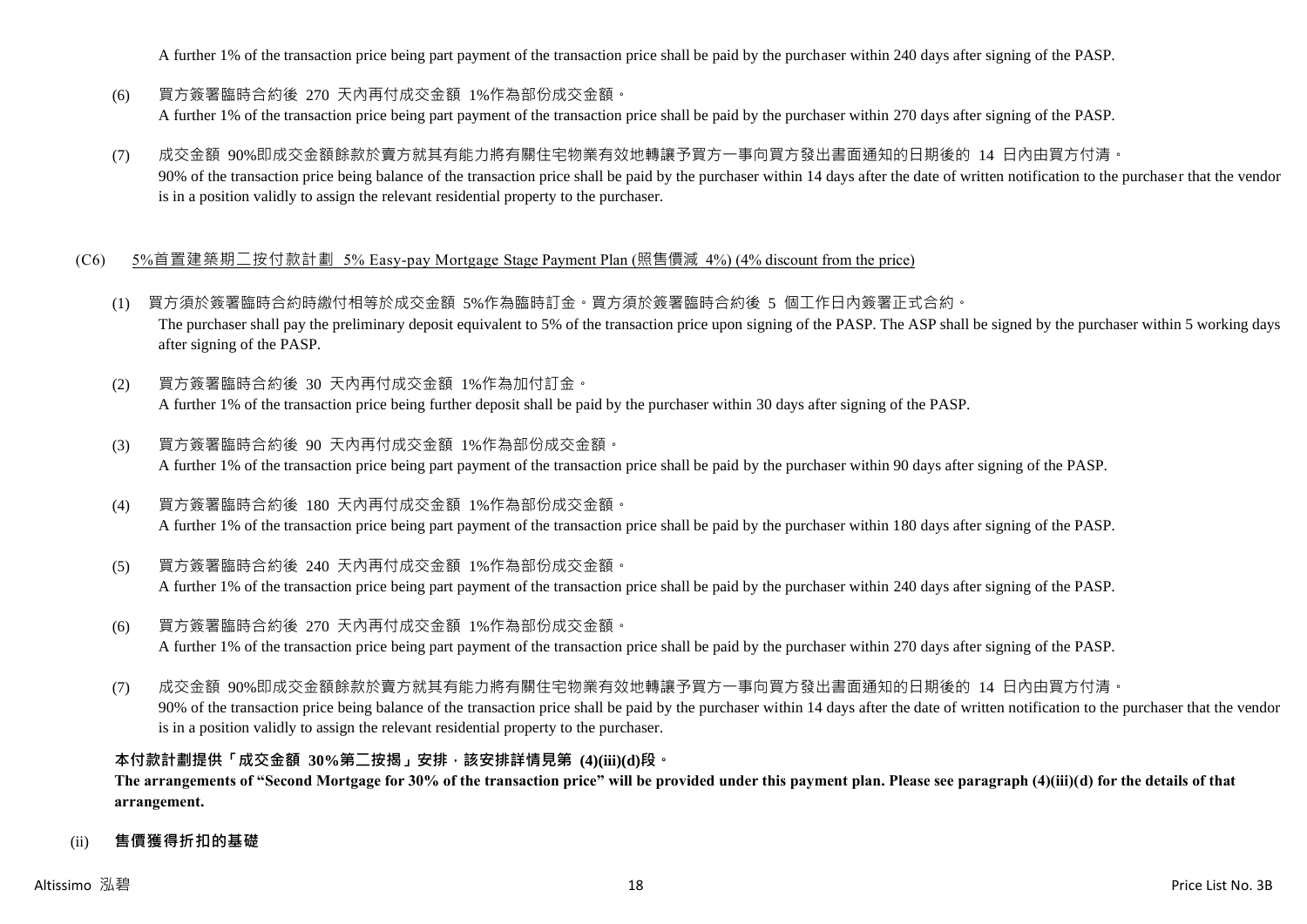#### **The basis on which any discount on the price is available**

- (a) 見 4(i) See 4(i)
- (b) 「置業售價折扣」:額外售價 2%折扣優惠

(只適用於 120 天現金優惠付款計劃、288 天輕鬆付款計劃、180 天卓越按揭付款計劃及 180 天現金優惠付款計劃) "Home Purchase Price Discount": An extra 2% discount from the price. (Only applicable to 120-day Cash Payment Plan, 288-day Easy Payment Plan, 180-day Premium Mortgage Payment Plan and 180-day Cash Payment Plan)

(c) 「限時置業售價折扣」:於 2019 年 12 月 31 日或之前簽署臨時合約購買本價單中之指明住宅物業之買方可獲額外售價 4%折扣優惠。

(只適用於 5%首置建築期付款計劃及 5%首置建築期二按付款計劃)

"First Home Purchase Price Discount": An extra 4% discount from the price would be offered to the purchasers who sign the PASP to purchase a specified residential property listed in this price list on or before 31st December 2019..

(Only applicable to 5% Easy-pay Stage Payment Plan and 5% Easy-pay Mortgage Stage Payment Plan)

(d) 員工置業折扣 Staff Purchasing Discount

如買方(或構成買方之任何人士)屬任何「員工合資格人士」,並且沒有委任地產代理就購入住宅物業代其行事,可獲額外 5% 售價折扣優惠,折扣優惠受相關公司內 部條款約束。

If the purchaser (or any person comprising the purchaser) is a "Qualified Staff", provided that the purchaser did not appoint any estate agent to act for him/her in the purchase of the residential property, an extra 5% discount on the Price would be offered, subject to the internal regulation of Respective Related Parties.

「員工合資格人士」指碧桂園控股有限公司及其附屬公司、宏安集團有限公司及其附屬公司、宏安地產有限公司、位元堂藥業控股有限公司、易易壹金融集團有限公 司、中國農產品交易有限公司或中國建築國際集團及其附屬公司之任何董事、員工及其直系親屬(任何個人的配偶、父母、子女、兄弟及姐妹為該個人之「直系親屬」, 惟須提供令賣方滿意的有關證明文件 以茲證明有關關係,且賣方對是否存在近親關係保留最終決定權)。

"Qualified Staff" means any director or employee (and his/her close family member (a spouse, parent, child, brother and sister of a person is a "close family member" of that person provided that the relevant supporting documents to the satisfaction of the Vendor must be provided to prove the relationship concerned and that the Vendor reserves the final right to decide whether or not such relationship exists)) of any of Country Garden Holdings Company Limited and its subsidiaries, Wang On Group Limited and its subsidiaries, Wang On Properties Limited, Wai Yuen Tong Medicine Holdings Limited, Easy One Financial Group Limited, China Agri-Products Exchange Limited and China State Construction International Holdings Ltd. and its subsidiaries.

買方須在遞交購樓意向登記表格時或前提供令賣方滿意的證據証明其為「員工合資格人士」及(如適用)直系親屬關係,賣方就相關買方是否「員工合資格人士」及 (如適用)存在直系親屬關係有最終決定權,而賣方之決定為最終及對買方具有約束力。

The purchaser shall on or before submission of the Registration of Intent form on the spot provide evidence for proof of being a (if applicable) "Qualified Staff" to the satisfaction of the Vendor and in this respect the Vendor shall have absolute discretion and the Vendor's decision shall be final and binding on the purchaser.

#### (iii) **可就購買發展項目中的指明住宅物業而連帶獲得的任何贈品、財務優惠或利益**

**Any gift, or any financial advantage or benefit, to be made available in connection with the purchase of a specified residential property in the Development**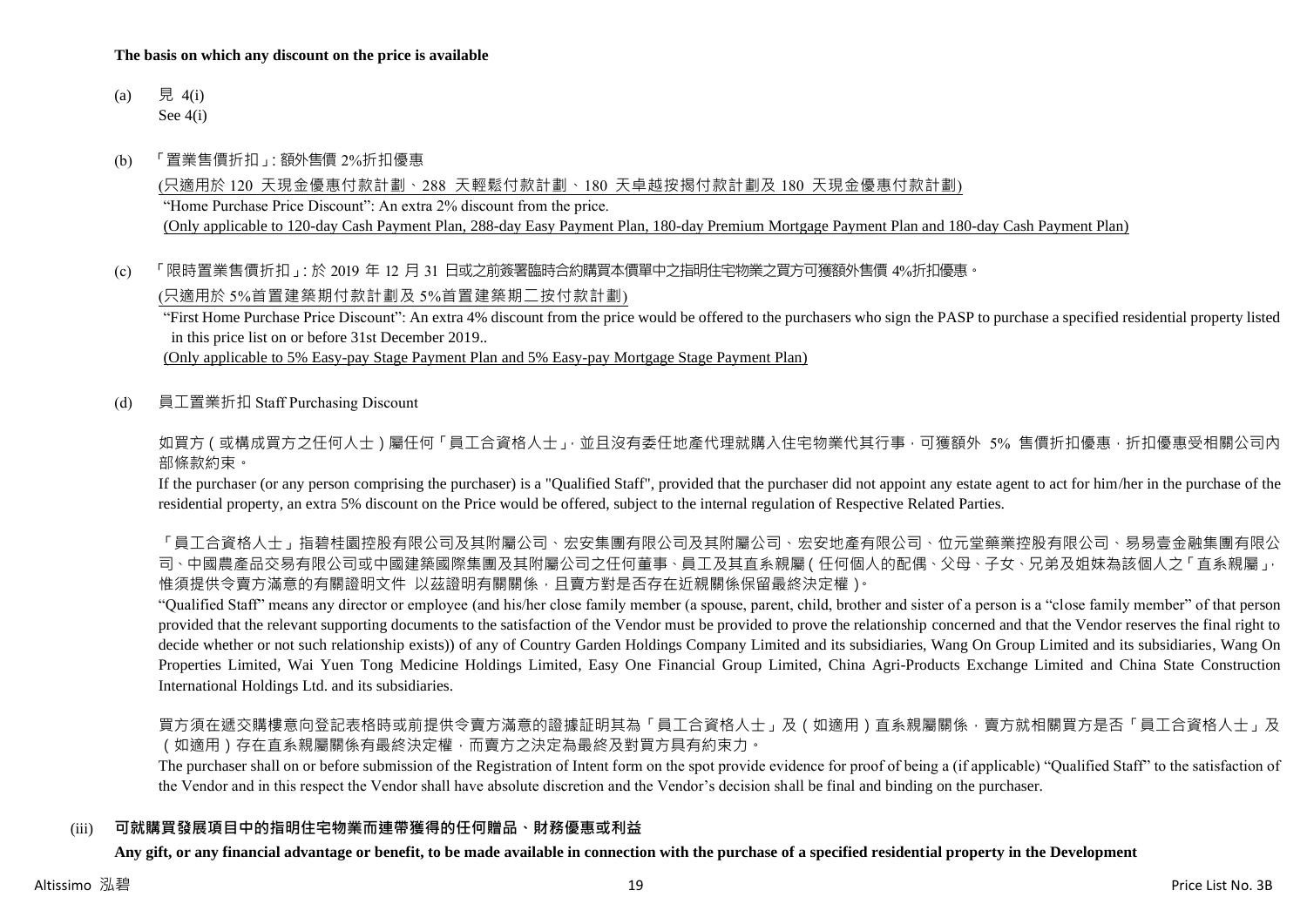- (a) 見 4(i) 及 4(ii) See 4(i) and 4(ii)
- (b) 「成交金額 75%第一按揭」 "First Mortgage for 75% of the transaction price"

#### **只適用於第(4)(i)(A3)、第(4)(i)(C2)段及第(4)(i)(C4)段之付款計劃。 Only applicable to the payment plan under paragraphs (4)(i)(A3) , (4)(i)(C2) and (4)(i)(C4).**

買方可向賣方介紹之財務機構或賣方指定的其它公司(「介紹之第一承按人」)申請最高達成交金額之 75%之第一按揭(「第一按揭貸款」)。第一按揭貸款及其申請受以下 條款及條件規限:

The purchaser may apply to the financial institution referred by the Vendor or any other company designated by the Vendor (the "Referred First Mortgagee") for first mortgage with a maximum loan amount equivalent to 75% of the transaction price (the "First Mortgage Loan"). The First Mortgage and its application are subject to the following terms and conditions:

- (1) 買方必須於付清成交金額餘款之日起計最少 60 日前以指定的申請書向介紹之第一承按人申請第一按揭貸款。 The purchaser shall by prescribed form apply to the Referred First Mortgagee for the First Mortgage Loan, not less than 60 days before the due date of payment of the balance of the transaction price.
- (2) 買方須依照介紹之第一承按人之要求提供足夠之入息證明文件。 The purchaser shall provide sufficient proof of income in accordance with the requirements of the Referred First Mortgagee.
- (3) 買方須以所購之發展項目住宅物業之第一衡平法按揭及第一法定按揭作抵押。 The First Mortgage Loan shall be secured by a first equitable mortgage and a first legal mortgage over the residential property in the Development purchased by the purchaser.
- (4) 第一按揭貸款年期最長為 25年。

The maximum tenor of the First Mortgage Loan shall not exceed 25 years.

(5) 第一按揭貸款首 24 個月之年利率以介紹之第一承按人引用之最優惠利率(P)減 2% (P-2%)計算。其後的年利率以最優惠利率加 2.375%(P+2.375%)計算。P 為浮動 利率,於本價單日期 P 為每年 5.375%。最終按揭利率以介紹之第一承按人審批結果而定,賣方並無就其作出,亦不得被視為就其作出任何不論明示或隱含之陳 述、承諾或保證。

The interest rate of the first 24 months of the First Mortgage Loan shall be Prime Rate (P) quoted by the Referred First Mortgagee minus 2% (P-2%). The interest rate for the rest of the term of the First Mortgage Loan shall be Prime Rate (P) plus 2.375% (P+2.375%). P is subject to fluctuation. P as at the date of this price list is 5.375% per annum. The final mortgage rate will be subject to final approval by the Referred First Mortgagee. No representation, undertaking or warranty, whether express or implied, is given, or shall be deemed to have been given by the Vendor in respect thereof.

(6) 第一按揭貸款之文件必須由介紹之第一承按人指定之律師行辦理,並由買方負責有關律師費用及其他開支。 All legal documents in relation to the First Mortgage Loan must be prepared by the solicitors' firm designated by the Referred First Mortgagee. All legal costs and other expenses incurred shall be paid by the Purchaser.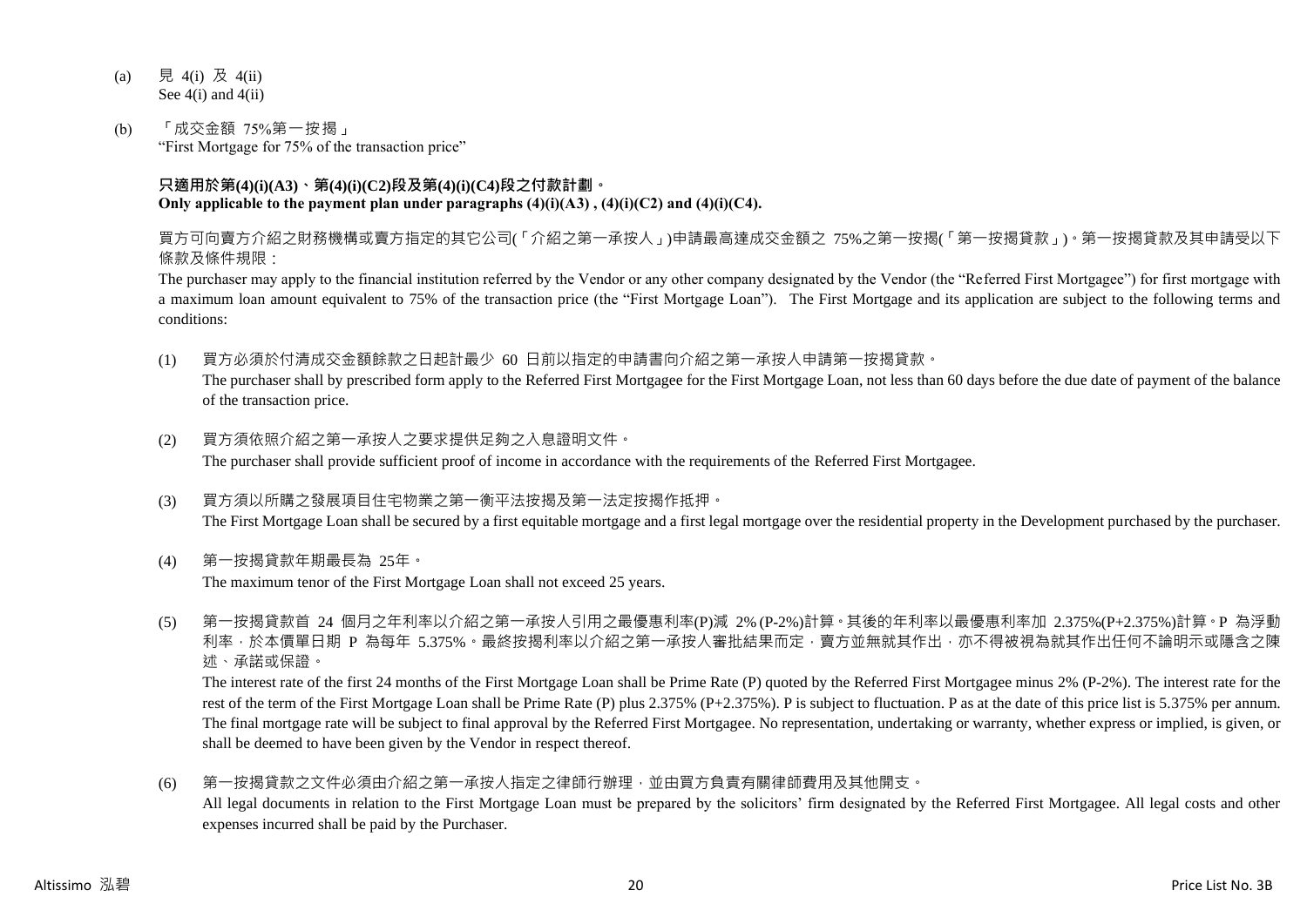- (7) 買方於決定選擇此安排前,請先向介紹之第一承按人查詢清楚按揭條款及條件、批核條件及申請手續。 The purchaser is advised to enquire with the Referred First Mortgagee on details of the terms and conditions of the mortgage, approval conditions and application procedures of the First Mortgage before choosing this arrangement.
- (8) 第一按揭貸款條款及批核條件僅供參考,介紹之第一承按人保留不時更改第一按揭貸款條款及批核條件的權利。

The terms and conditions and approval conditions of the First Mortgage Loan are for reference only, the Referred First Mortgagee reserves the right to change the terms and conditions and approval conditions of the First Mortgage Loan from time to time as it sees fit.

(9) 有關第一按揭貸款之批核與否及借貸條款以介紹之第一承按人之最終決定為準,與賣方無關,且於任何情況賣方均無需為此負責。賣方並無或不得被視為就第一 按揭貸款之按揭條款及條件以及申請之批核作出任何不論明示或隱含之陳述、承諾或保證。不論貸款獲批與否,買方仍須按正式合約完成交易及付清成交金額餘 款。

The terms and conditions and the approval of applications for the First Mortgage Loan are subject to the final decision of the Referred First Mortgagee, and are not related to the Vendor (who shall under no circumstances be responsible therefor). No representation, undertaking or warranty, whether express or implied, is given, or shall be deemed to have been given by Vendor in respect of the terms and conditions and the approval of applications for the First Mortgage Loan. Regardless the First Mortgage Loan is granted or not, the purchaser(s) shall complete the sale and purchase in accordance with the ASP and pay the balance of the transaction price.

(c) 「成交金額 10%第二按揭」 "Second Mortgage for 10% of the transaction price"

# **只適用於第(4)(i)(C4)段之付款計劃。**

#### **Only applicable to the payment plans under paragraphs (4)(i)(C4).**

#### 買方可向賣方介紹之財務機構或賣方指定的其它公司(「介紹之第二承按人」) 申請最高達成交額之 10%之第二按揭,基本條款如下:

The Purchaser may apply to the financial institution referred by the Vendor or any other company designated by the Vendor (the "Referred Second Mortgagee") for second mortgage with a maximum loan amount equivalent to 10% of the Transaction Price (the "Second Mortgage"). The Second Mortgage and its application are subject to the following terms and conditions:

(1) [1] 冒方必須於付清成交金額餘款之日起計最少 60 日前以指定的申請書向介紹之第二承按人申請按揭貸款。

The purchaser(s) shall by prescribed form apply to the Referred Second Mortgagee for mortgage loan, not less than 60 days before the due date of payment of the balance of the transaction price.

(2) 買方須依照介紹之第二承按人之要求提供足夠之入息證明文件。

The purchaser shall provide sufficient proof of income in accordance with the requirements of the Referred Second Mortgagee.

(3) 第二按揭貸款年期最長為 5 年或與第一按揭貸款同等年期,以較短者為準

The maximum tenor of second mortgage loan shall be 5 years or the same tenor of first mortgage loan, whichever is the shorter.

(4) 第二按揭首 24 個月之年利率以介紹之第二承按人引用之最優惠利率(P)減 2.75% (P-2.75%)計算。其後的年利率以最優惠利率計算。P 為浮動利率,於本價 單日期 P 為每年 5.375%。最終按揭利率以介紹之第二承按人審批結果而定,賣方並無就其作出,亦不得被視為就其作出任何不論明示或隱含之陳述、承諾 或保證。

The interest rate of the first 24 months of the Second Mortgage shall be Prime Rate (P) quoted by the Referred Second Mortgagee minus 2.75% (P-2.75%). The interest rate for the rest of the term of the Second Mortgage shall be Prime Rate (P). P is subject to fluctuation. P as at the date of this price list is 5.375% per annum. The final mortgage rate will be subject to final approval by the Referred Second Mortgagee. No representation, undertaking or warranty, whether express or implied, is given, or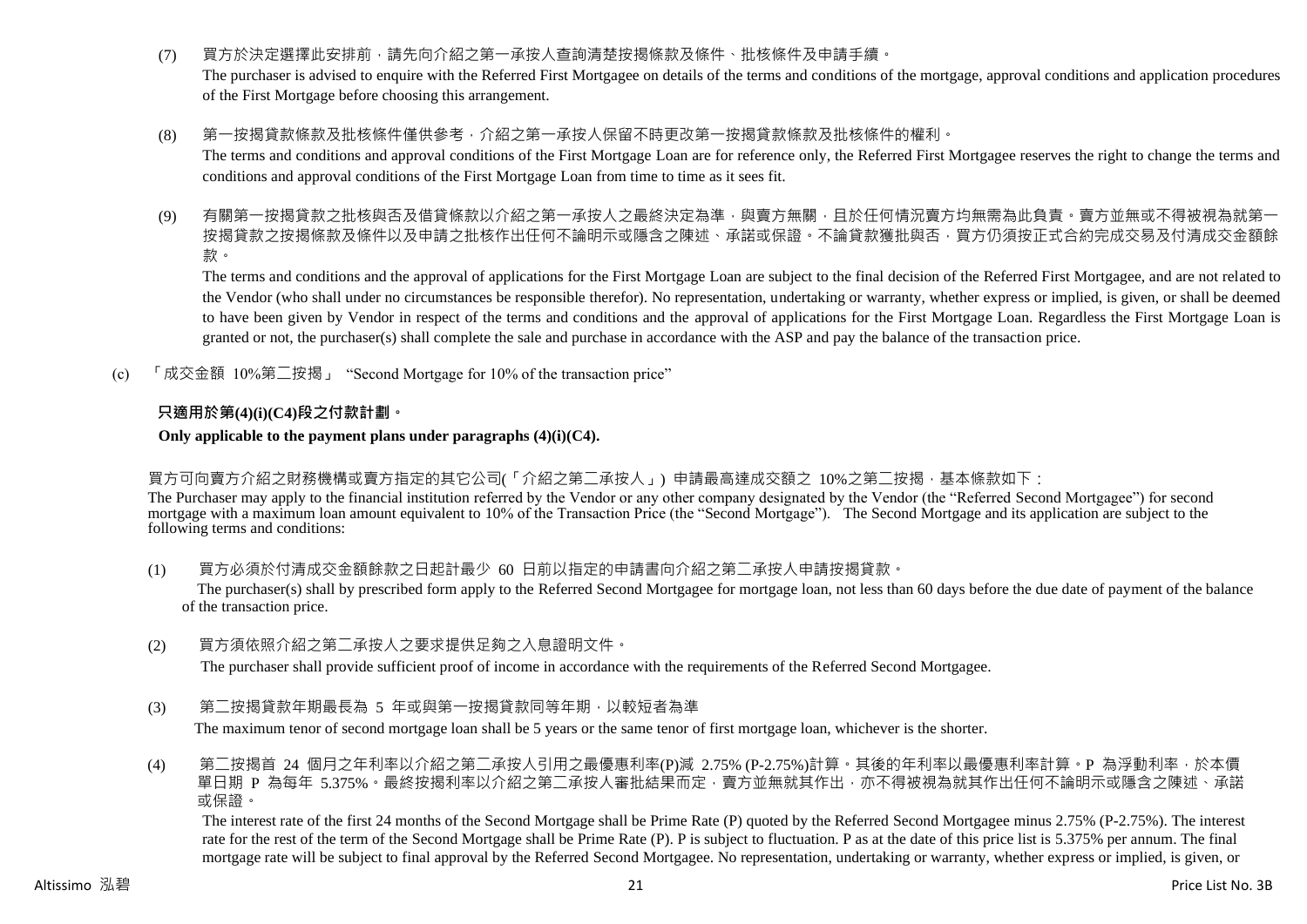shall be deemed to have been given by the Vendor in respect thereof.

- (5) 第二按揭貸款最高金額為成交金額的 10%,惟第一按揭貸款及第二按揭貸款總金額不可超過成交金額或有關住宅物業的估價 (以較低者為準) 的 85%。 The maximum second mortgage loan amount shall be 10% of the transaction price, but the total amount of the first mortgage loan and the second mortgage loan together shall not exceed 85% of the transaction price or the valuation of the relevant residential property, whichever is the lower.
- (6) 第一按揭貸款銀行須為介紹之第二承按人所指定之銀行,買方並須首先得到該銀行書面同意辦理第二按揭貸款。 The first mortgagee bank shall be one which is nominated by the Referred Second Mortgagee. The purchaser(s) shall obtain the prior written consent from the first mortgagee bank for the application of second mortgage loan.
- (7) 第一按揭貸款及第二按揭貸款申請將由有關承按機構獨立處理。 The applications for first mortgage loan and the second mortgage loan will be processed by the relevant mortgagees independently.
- (8) 所有第二按揭貸款及其相關擔保之法律文件必須由介紹之第二承按人指定律師行辦理,買方及其擔保人(如有) 須支付所有第二按揭貸款及其擔保相關之律師 費及雜費。

All legal documents of the second mortgage loan and its related guarantee shall be handled by the solicitors designated by the Referred Second Mortgagee and all legal costs and disbursement relating thereto shall be borne by the purchaser(s) and his/her/their guarantor(s) (if any).

(9) 第二按揭貸款批出與否及其條款,介紹之第二承按人有最終決定權,其決定與賣方無關,賣方亦無需為此負責。不論貸款獲批與否,買方仍須按正式合約完 成交易及付清 成交金額餘款。

The approval or disapproval of the second mortgage loan and terms thereof are subject to the final decision of the Referred Second Mortgagee. The decision is not related to the vendor and the vendor shall not be responsible therefor. Regardless the loan is granted or not, the purchaser(s) shall complete the sale and purchase in accordance with the ASP and pay the balance of the transaction price.

- (10) 第二按揭貸款受其他條款及細則約束。 The second mortgage loan is subject to other terms and conditions.
- (d) 「成交金額 30%第二按揭」 "Second Mortgage for 30% of the transaction price"

# **只適用於第(4)(i)(C6)段之付款計劃。**

**Only applicable to the payment plans under paragraphs (4)(i)(C6).**

買方可向賣方介紹之財務機構或賣方指定的其它公司(「介紹之第二承按人」) 申請最高達成交額之 30%之第二按揭,基本條款如下:

The Purchaser may apply to the financial institution referred by the Vendor or any other company designated by the Vendor (the "Referred Second Mortgagee") for second mortgage with a maximum loan amount equivalent to 30% of the Transaction Price (the "Second Mortgage"). The Second Mortgage and its application are subject to the following terms and conditions:

- (1) 買方必須於付清成交金額餘款之日起計最少 60 日前以指定的申請書向介紹之第二承按人申請按揭貸款。 The purchaser(s) shall by prescribed form apply to the Referred Second Mortgagee for mortgage loan, not less than 60 days before the due date of payment of the balance of the transaction price.
- (2) 買方須依照介紹之第二承按人之要求提供足夠之入息證明文件。 The purchaser shall provide sufficient proof of income in accordance with the requirements of the Referred Second Mortgagee.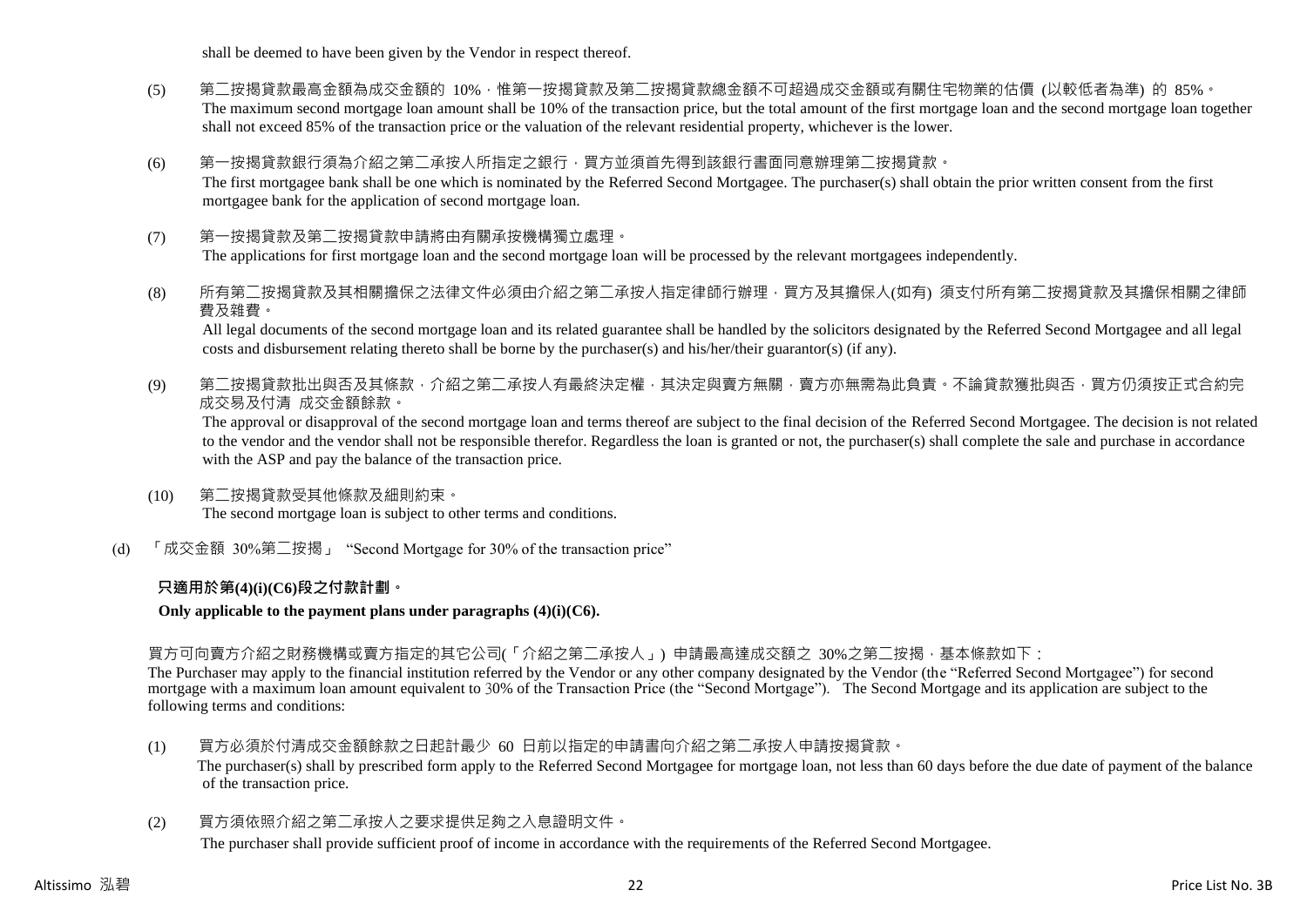## (3) 第<sup>一</sup>按揭貸款年期最長為 5 年或與第一按揭貸款同等年期, 以較短者為準

The maximum tenor of second mortgage loan shall be 5 years or the same tenor of first mortgage loan, whichever is the shorter.

- (4) 第二按揭首 24 個月之年利率以介紹之第二承按人引用之最優惠利率(P)減 2.75% (P-2.75%)計算。其後的年利率以最優惠利率計算。P 為浮動利率,於本價單日 期 P 為每年 5.375%。最終按揭利率以介紹之第<sup>一</sup>承按人審批結果而定,賣方並無就其作出,亦不得被視為就其作出任何不論明示或隱含之陳述、承諾或保證。 The interest rate of the first 24 months of the Second Mortgage shall be Prime Rate (P) quoted by the Referred Second Mortgagee minus 2.75% (P-2.75%). The interest rate for the rest of the term of the Second Mortgage shall be Prime Rate (P). P is subject to fluctuation. P as at the date of this price list is 5.375% per annum. The final mortgage rate will be subject to final approval by the Referred Second Mortgagee. No representation, undertaking or warranty, whether express or implied, is given, or shall be deemed to have been given by the Vendor in respect thereof.
- (5) 第二按揭貸款最高金額為成交金額的 30%,惟第一按揭貸款及第二按揭貸款總金額不可超過成交金額或有關住宅物業的估價 (以較低者為準) 的 80%。 The maximum second mortgage loan amount shall be 30% of the transaction price, but the total amount of the first mortgage loan and the second mortgage loan together shall not exceed 80% of the transaction price or the valuation of the relevant residential property, whichever is the lower.
- (6) 第一按揭貸款銀行須為介紹之第二承按人所指定之銀行,買方並須首先得到該銀行書面同意辦理第二按揭貸款。 The first mortgagee bank shall be one which is nominated by the Referred Second Mortgagee. The purchaser(s) shall obtain the prior written consent from the first mortgagee bank for the application of second mortgage loan.
- (7) 第一按揭貸款及第二按揭貸款申請將由有關承按機構獨立處理。 The applications for first mortgage loan and the second mortgage loan will be processed by the relevant mortgagees independently.
- (8) 所有第二按揭貸款及其相關擔保之法律文件必須由介紹之第二承按人指定律師行辦理,買方及其擔保人(如有)須支付所有第二按揭貸款及其擔保相關之律師費及 雜費。

All legal documents of the second mortgage loan and its related guarantee shall be handled by the solicitors designated by the Referred Second Mortgagee and all legal costs and disbursement relating thereto shall be borne by the purchaser(s) and his/her/their guarantor(s) (if any).

(9) 第二按揭貸款批出與否及其條款,介紹之第二承按人有最終決定權,其決定與賣方無關,賣方亦無需為此負責。不論貸款獲批與否,買方仍須按正式合約完 成交易及付清成交金額餘款。

The approval or disapproval of the second mortgage loan and terms thereof are subject to the final decision of the Referred Second Mortgagee. The decision is not related to the vendor and the vendor shall not be responsible therefor. Regardless the loan is granted or not, the purchaser(s) shall complete the sale and purchase in accordance with the ASP and pay the balance of the transaction price.

(10) 第二按揭貸款受其他條款及細則約束。 The second mortgage loan is subject to other terms and conditions.

# (iv) **誰人負責支付買賣該發展項目中的指明住宅物業的有關律師費及印花稅**

**Who is liable to pay the solicitors' fees and stamp duty in connection with the sale and purchase of a specified residential property in the Development**

(a) 如買方選用賣方代表律師處理買賣合約、按揭及轉讓契,賣方同意支付買賣合約及轉讓契兩項法律文件之律師費用。如買方選擇另聘代表律師處理買賣合約、按揭及轉 讓契,買方及賣方須各自負責有關買賣合約及轉讓契兩項法律文件之律師費用。

If the purchaser appoints the vendor's solicitors to handle the agreement for sale and purchase, mortgage and assignment, the vendor agrees to bear the legal cost of the agreement for sale and purchase and the assignment. If the purchaser chooses to instruct his own solicitors to handle the agreement for sale and purchase, mortgage or assignment, each of the vendor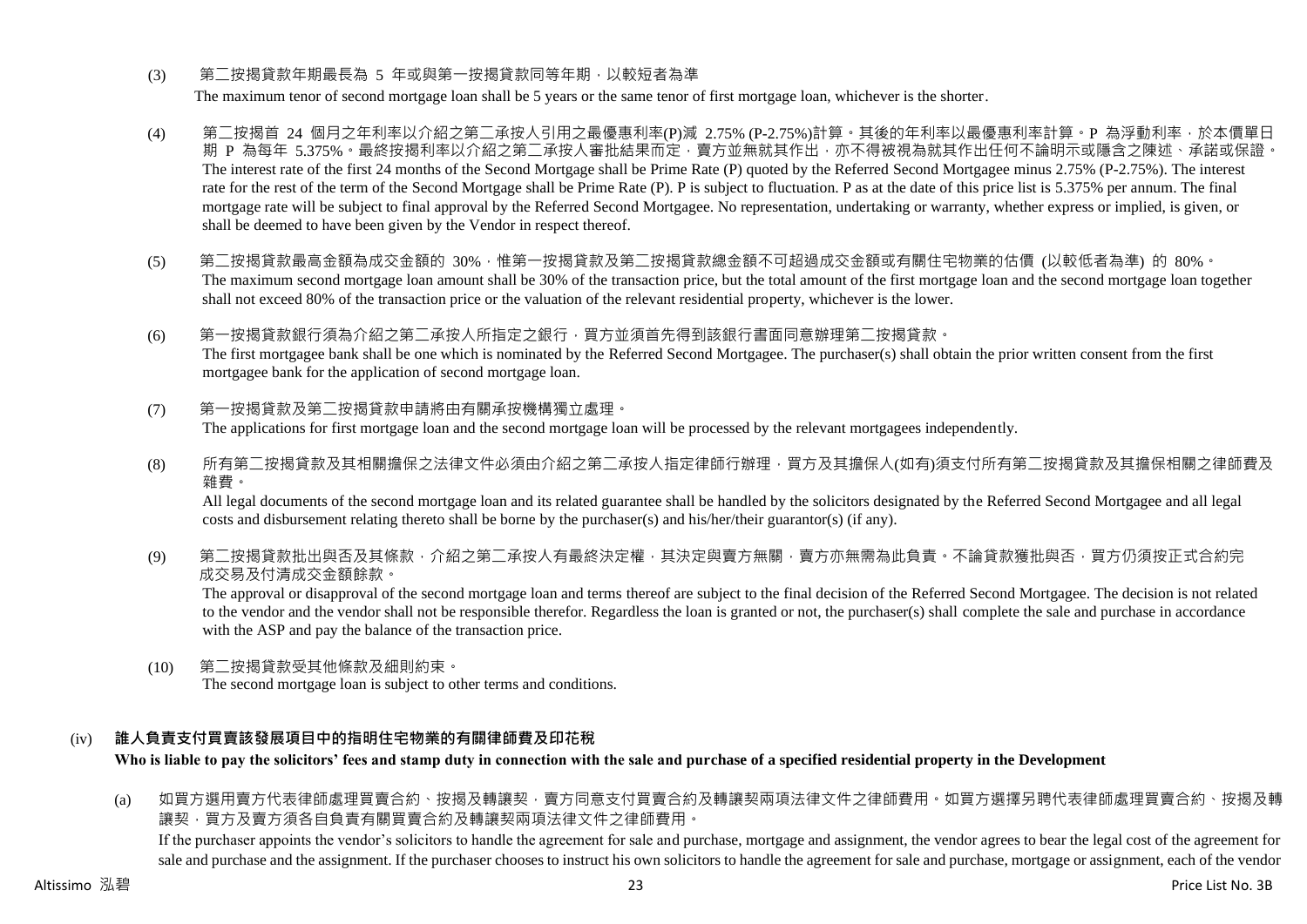and purchaser shall pay his own solicitors' legal fees in respect of the agreement for sale and purchase and the assignment.

# (b) 買方須支付一概有關臨時買賣合約、買賣合約及轉讓契的印花稅(包括但不限於任何買方提名書或轉售(如有)的印花稅、額外印花稅、買家印花稅及任何與過期繳付任何 印花稅有關的罰款、利息及附加費等)。

All stamp duties on the preliminary agreement for sale and purchase, the agreement for sale and purchase and the assignment (including without limitation any stamp duty on, if any, nomination or sub-sale, any special stamp duty, any buyer's stamp duty and any penalty, interest and surcharge, etc. for late payment of any stamp duty) will be borne by the purchaser.

#### (v) **買方須爲就買賣該發展項目中的指明住宅物業簽立任何文件而支付的費用**

**Any charges that are payable by a purchaser for execution of any document in relation to the sale and purchase of a specified residential property in the Development**

有關其他法律文件之律師費如:附加合約、買方提名書、有關樓宇交易之批地文件、大廈公契及其他樓契之核證費、查冊費、註冊費、圖則費及其他實際支出等等,均由買 方負責,一切有關按揭及其他費用均由買方負責。

All legal costs and charges in relation to other legal documents such as supplemental agreement, nomination, certifying fee for Government Lease, deed of mutual covenant and all other title documents, search fee, registration fee, plan fee and all other disbursements shall be borne by the purchaser. The purchase) shall also pay and bear the legal costs and disbursements in respect of any mortgage.

備註: 買方如因任何原因需更改支付條款,必須得賣方事先同意,並須向賣方繳付\$7,500 不可狠還手續費及自付全部相關額外費用。

Remark: If a Purchaser would like to change the payment terms for whatever reasons, the prior consent of the Vendor must be obtained and a non-refundable administrative fee of \$7,500 shall be payable by the Purchaser to the Vendor and the Purchaser shall bear all related extra expenses.

#### (5) **賣方已委任地產代理在發展項目中的指明住宅物業的出售過程中行事:**

**The vendor has appointed estate agents to act in the sale of any specified residential property in the Development:**

賣方委任的代理: Agents appointed by the vendor:

中原地產代理有限公司 Centaline Property Agency Limited

美聯物業代理有限公司 Midland Realty International Limited

利嘉閣地產有限公司 Ricacorp Properties Limited

香港置業(地產代理)有限公司 Hong Kong Property Services (Agency) Limited

世紀 21 集團有限公司及旗下特許經營商 Century 21 Group Limited and Franchisees

香港地產代理商總會有限公司及其特許會員